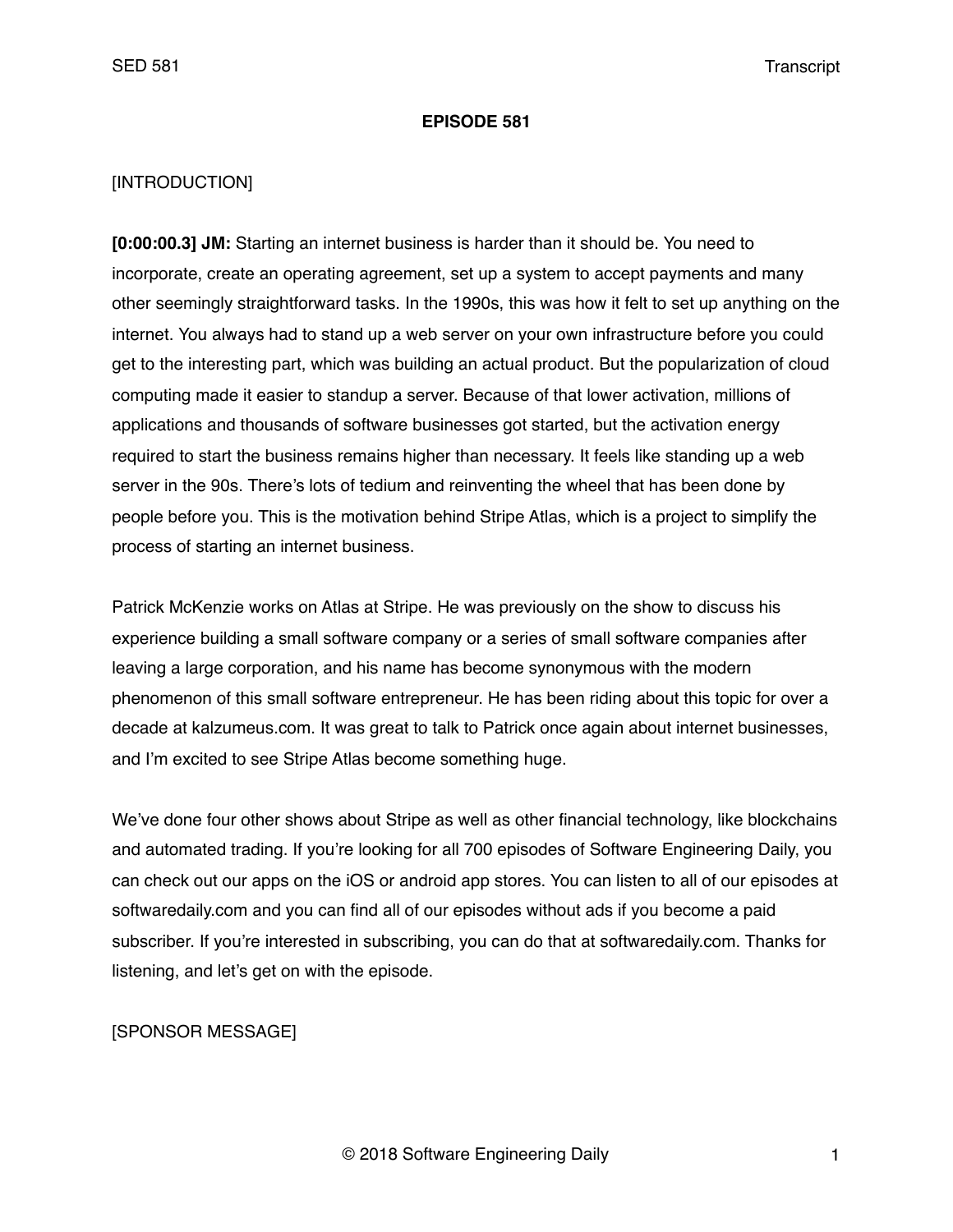**[0:02:08.3] JM:** Azure Container Service simplifies the deployment, management and operations of Kubernetes. Eliminate the complicated planning and deployment of fully orchestrated containerized applications with Kubernetes. You can quickly provision clusters to be up and running in no time while simplifying your monitoring and cluster management through auto upgrades and a built-in operations console. Avoid being locked into any one vendor or resource. You can continue to work with the tools that you already know, such as Helm and move applications to any Kubernetes deployment.

Integrate with your choice of container registry, including Azure container registry. Also, quickly and efficiently scale to maximize your resource utilization without having to take your applications off-line. Isolate your application from infrastructure failures and transparently scale the underlying infrastructure to meet growing demands, all while increasing the security, reliability and availability of critical business workloads with Azure.

To learn more about Azure Container Service and other Azure services as well as receive a free ebook by Brendan Burns go to aka.ms/sedaily. Brendan Burns is the creator of Kubernetes and his ebook is about some of the distributed systems design lessons that he has learned building Kubernetes. That ebook is available at aka.ms/sedaily.

## [INTERVIEW]

**[0:03:42.5] JM:** Patrick McKenzie, welcome back to Software Engineering Daily. You work on Stripe Atlas. Thanks for coming back on the show.

**[0:03:49.2] PM:** Yeah, thanks so much for having me.

**[0:03:50.2] JM:** Last time we spoke we were talking about starting small internet businesses of which you have began several in the past. You were just starting to work on Stripe Atlas at the last conversation we had. Give the listeners an overview of your business background. How did you wind up at Stripe?

**[0:04:09.7] PM:** Sure. I usually start where I had graduated college and moved to Japan with the idea that I was going to get better at business Japanese and then get a job in the US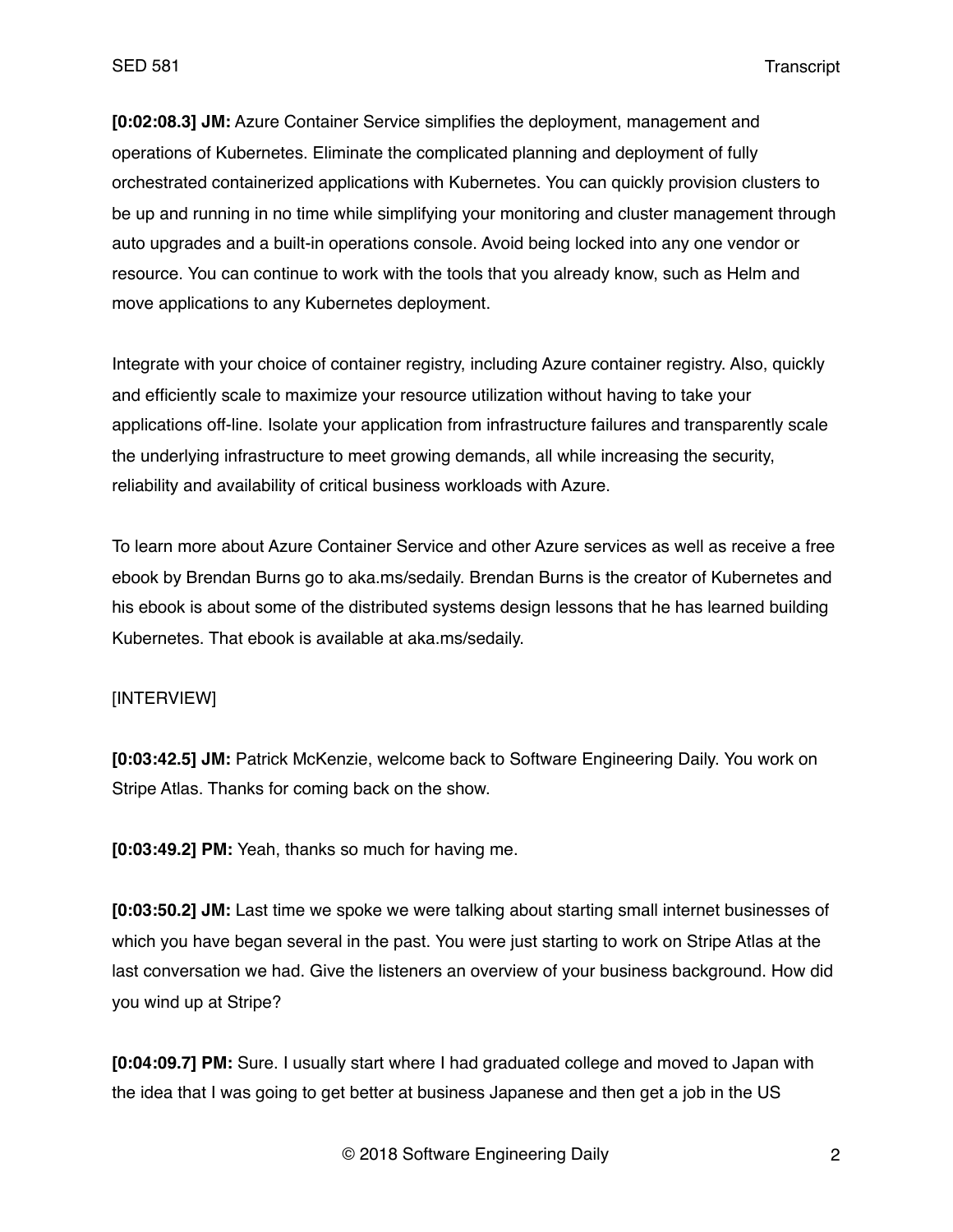software industry in a Japan-facing rule at a place like Microsoft. I had it written out and stamped on my wall. I wanted to be the project manager of MS Excel Japanese version. That was my terminal career goal. Then life is what happens to you while you're busy making plans.

Worked at a Japanese organization for a few years and got little tired of working on a traditionally managed Japanese company and during my nights and weekends, first I ran a World of War Craft guild and then I decided to do something with less dragons and better loot and start a software business. So I build a company called Bingo Card Creator which made bingo cards for elementary school teachers and it was originally just like strictly a hobby to take at the time that had been used by well, but eventually grew into something that was much more than a hobby. I don't remember the exact day. It would have been in the late 2009 where I was crunching very hard at the day job and had worked 19-hour a day. Checked in to a hotel to sleep for 4 or 5 hours before I had to go to work the next day, and I woke up in the morning and checked my email. I had a kindle as I was doing back in those days, and I had gotten enough PayPal that you've got money notifications overnight to tell me that I had made more money while sleeping than when working the 19-hour a day previous to that. It was like, "Deary me, What am I doing?" So that was probably the exact minute of which I knew that I was quitting the day job. So that was good.

I quit the day job. I spent the next couple of years doing a combination of — I built a software consultancy that was mostly helping out other SaaS companies with marketing and sales, which seems to be the thing that I have a comparative advantage on versus most. So I had people work in software. At the same time, I was building up an appointment reminder which was a SaaS business which [inaudible 0:05:55.0] appointment — Well, appointment reminders. I'm terrible [inaudible 0:05:58.5]. Automated SMS phone and email reminders to the clients of professional services, businesses.

For example, if you have a doctor appointment at 2:00, you would get a call at 8:30 am that morning saying, "Are you coming to the doctors? If so, press one. If not, press 5." If you needed to cancel the appointment on short notice, we could have a phone automatically call up the doctor's receptionist and get them to rebook that slot so that they don't lose revenues that they can never get back when they lose a service provider time.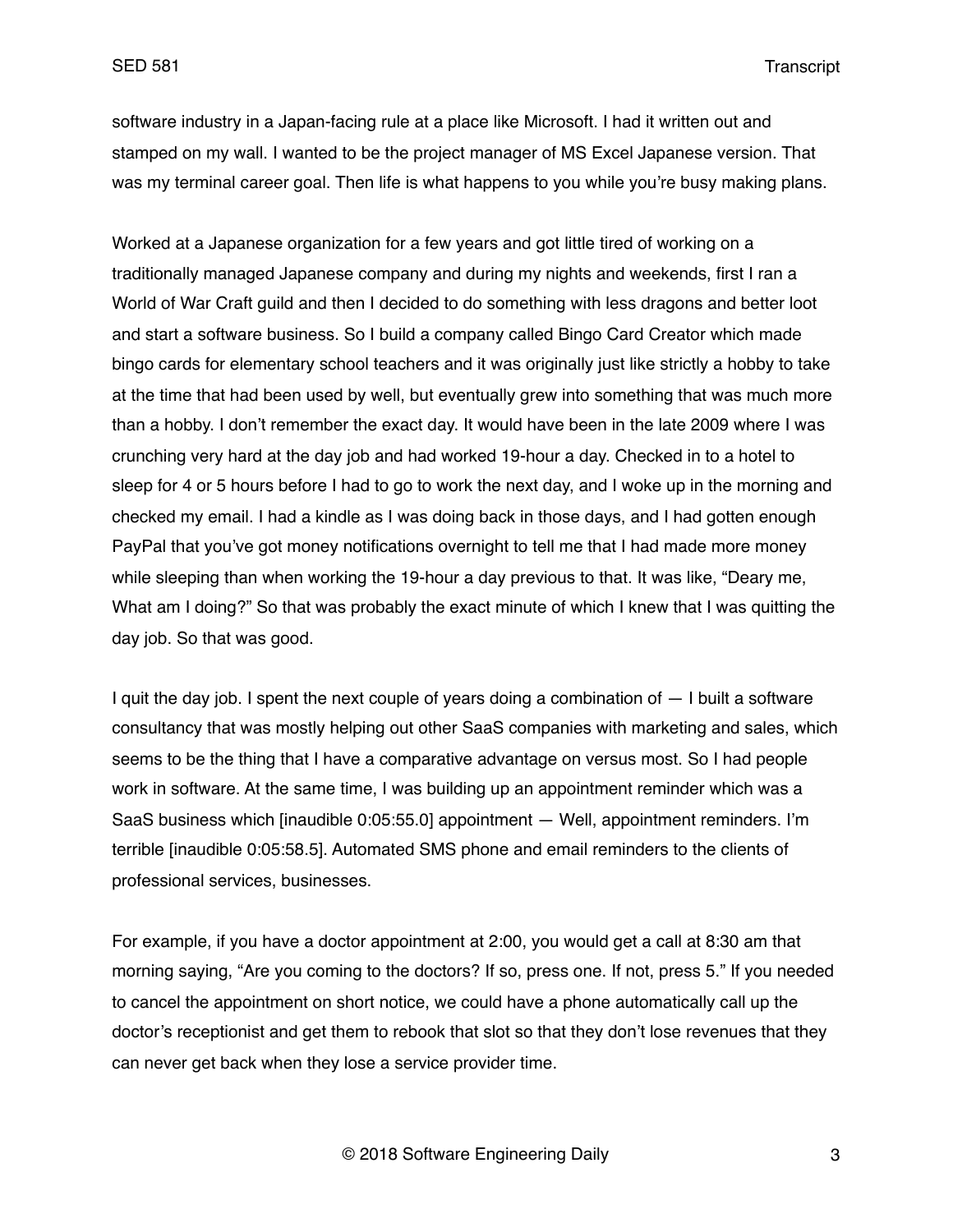So I ran that business. I sold Bingo Card Creator and started in 2006, sold it in 2015, sold Appointment Reminder in 2016, consulted actively for a number of the years in there. I did a company called Star Fighter in 2015 and 16, which didn't end up working out. This is with two of my friends, Cisco founders, Thomas Ptacek and Erin Ptacek.

I had this idea that we could make engineering hiring tranformatively better by building game that people could play for no reason at all, and the game give you a hard engineering problems that you would solve by programming.

We would take a look at the folks who did well playing the game and say, "Clearly, you're very good at this. If you're happy doing what you're doing, that's awesome. But if you're not happy doing what you're doing professionally, perhaps we could introduce you to a firm that could make better use of your services." If one of our clients took an introduction to one of our players and successfully hired them, we would get a contingency recruiter fee out of that. Sadly, that provided reasons that didn't end up working out.

**[0:07:27.5] JM:** That was a bellweather of a lot of different hiring companies that end up working out too, or at least going the right direction with that company.

**[0:07:36.1] PM:** Yeah. I think the core hypothesis we had for it was substantially accurate. Hiring in engineering is still broken. It's still a multi-gazillion dollar business if someone does it correctly. I think our fundamental approach was pretty sound to it, but a combination of sending a little too much time on the development versus getting it out into the market and some other shoes that are probably a little outside the scope of this podcast.

**[0:07:58.7] JM:** Yeah, right.

**[0:07:59.1] PM:** Limited to that particular version networking.

**[0:08:01.5] JM:** I think people at this point can understand why you ended up working on Atlas, because you were tinkering on these niche business ideas before the small software business idea became more popularized before the Indie Hackers movement and before people started realizing how much money there could be in these niche SaaS businesses. There's a variety of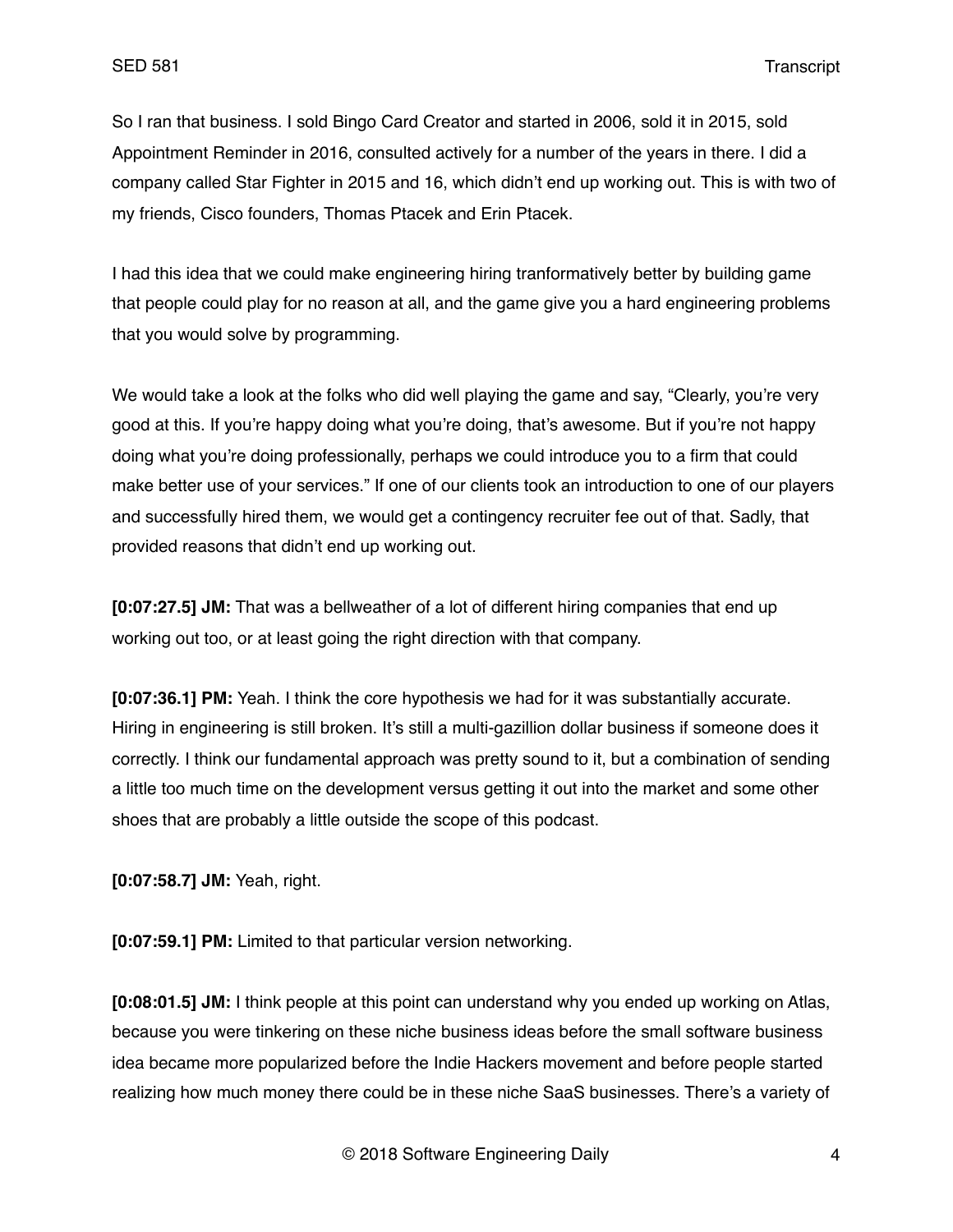internet business types and most of the coverage goes to these venture back startups, but there's also small businesses like Amazon sellers. People have built entire companies around selling things on Amazon and then maybe they have small software products that are linked in to those. Then there are the Indie Hacker type of businesses which it's been awesome to see Courtland shed more light on.

But there's really a large gradation of these software businesses and everyone knows that figuring out a business model and building a product is difficult, but there really is a wide range of markets and market sizes to go after. But I think what we're going to get to today is a discussion of why it's still so hard to set up a business.

So what people may not know is that setting up a business, like legally, doing the legal incorporation, issuing shares, that process is actually difficult. I would say it's as difficult as finding a business model and building out a product, but it is not the kind of thing that should be difficult at all, because in that case there's nothing technologically complex going on. There shouldn't be anything strategically complex going on. This stuff should just be worked out. It should be taken care of for you. Yet it's still as hard as spinning up a server in the 90s when you had to figure out load balancers, and like it was hard to configure your database and all these other things that were way harder than they needed to be. Why are we still at this point today where spinning up a small business or a large business, of course, is way harder than it needs to be?

**[0:10:13.0] PM:** I think you can think about the technology of operating a business in similar fashion to the technology of operating technology to coin a phrase. We're in the tail end of the OSS moment right now where in like the first generation of internet businesses, it's like you want to sell something online? Great. Step number one; write a web server in C++. That was a really rough, rough place to be in, not because writing a web server is the most complicated program that you could possibly write, but because it is a relatively complicated program and it gates everything else that you want to do.

So part of the Cambrian explosion that we've seen in a lens offer businesses and online business of all types has been enabled by OSS and by other platforms like, say, Amazon Web Services. The availability of other OSS that's available at — OSS services that are available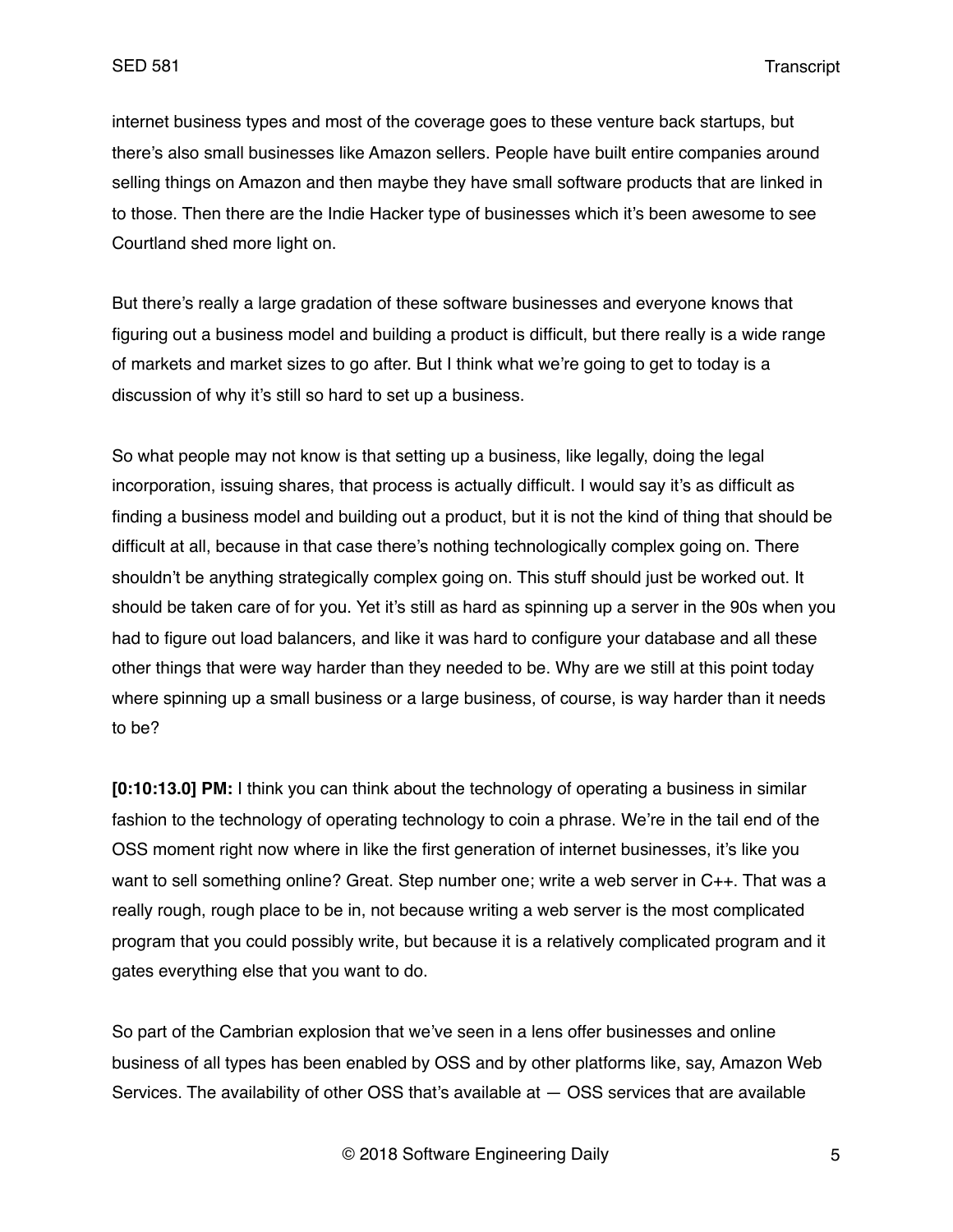with a relatively low barrier to entry including OSS and that allows people to focus less of their energy and just getting the infrastructure working and more of their energy on actually producing in the business value and getting that in the hands of customers.

So to your point, writing the operating agreement for an LCC shouldn't be an earth shattering novel work of creation, but historically the way the regulatory system works and the legal system works is that they assume that essentially all work like that is bespoke and done every time by relatively highly priced professionals and it's not something that is just perfected and tweaked and then are reused off-the-shelf.

What we're trying to do on Atlas is to take the infrastructure of building businesses and make it more like OSS as - such that a company that is starting up can say, "Look. I want a plane [inaudible 0:11:55.9] corp, the sort of thing that an investor can look at and say, "Yup, I would invest in that," and just to have that ready to go at the click of a button, just like you can have an Ubuntu image ready to go at a click of a button on AWS. So you could spend less of your scarce entrepreneurial bandwidth, the stuff that doesn't add value, like your articles of incorporation for a company. Something that I know lawyers. I love some lawyers, and they will tell you that your articles of incorporation are very important. That's probably true, but they're probably not a source of a huge amount of marginal, importance contingent on you getting one that is functional. So have an easy way to get one that is functional and then spend your [inaudible 0:12:32.4] bandwidth budget and your risk budget and your unique decisions budget in places that uniquely create value for your customers.

**[0:12:39.7] JM:** Right. Because once you find product market fit, then it's fine. Spend time and money on lawyers. Get your operating agreement revamped. Get your articles of incorporation revamped as necessary. But until then, those things are not worth spending time that people often end up spending on them. They end up engaging with lawyers and accountants and reinventing the wheel in places where it's not necessary.

Now, of course, there are going to be naysayers to this argument, because by lowering the barrier to entry for — Let's take cryptocurrencies, for example. So we're seeing some serious downsides to the barrier to entry being lowered for issuing security. We had the ICO craze that made it easy for people to create scams that look like serious operations. People took it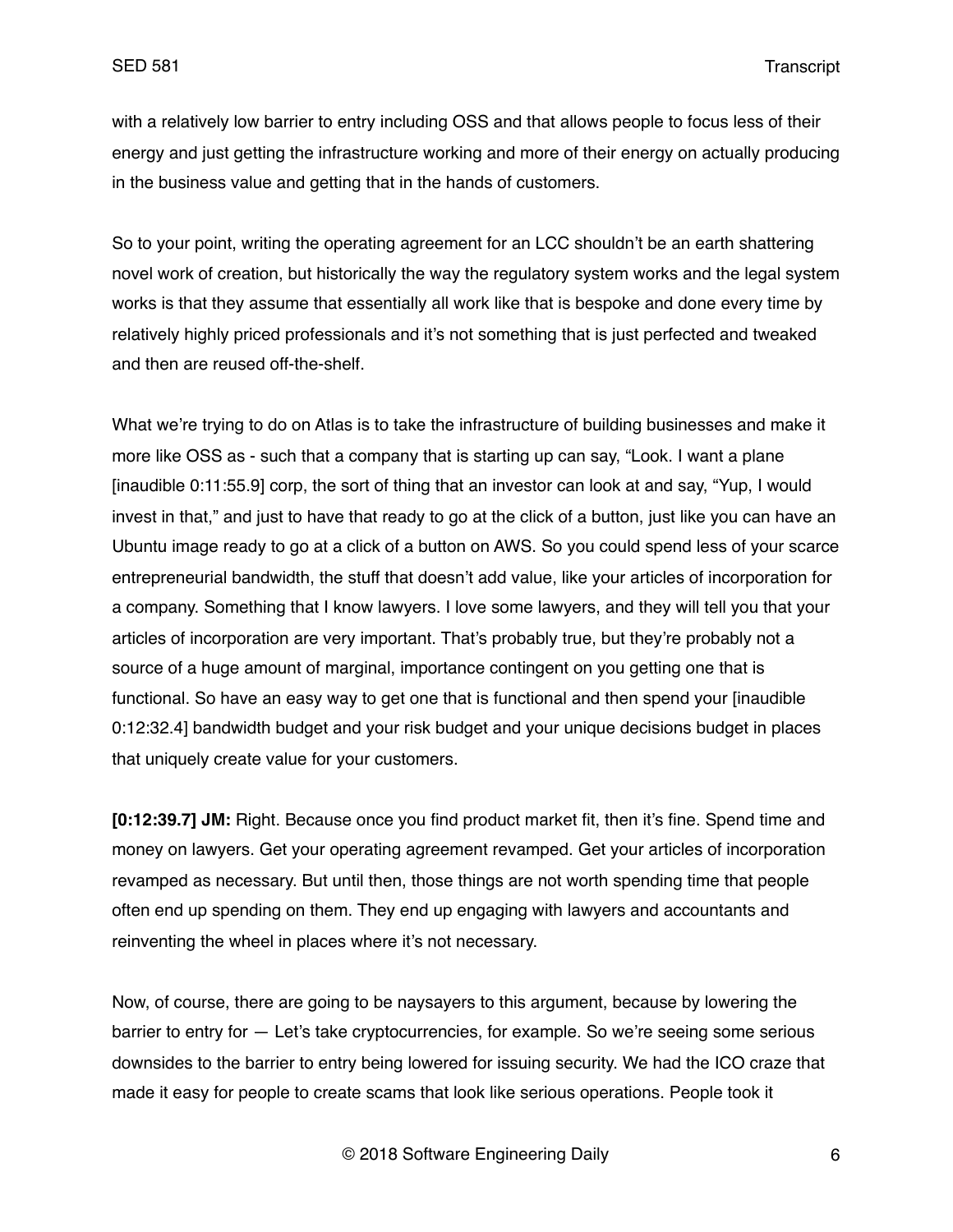seriously, this idea that, "Oh! This is a security that has been issued and I can buy it on this sketchy exchange." So I'm not drawing a direct comparison to issuing a coin and getting your articles of incorporation drafted, but I'm trying to raise the devil's advocacy of are there good reasons why it is not extremely easy to set up a C-corporation?

**[0:14:02.4] PM:** Well, there's a spectrum of things here. Let's say there's a very little good reasoning, that it is hard to set up a C-corporation as a legitimate entrepreneur or you have a business like all startups, there might be certain amount of risk involved, but that you're fundamentally going to make a go of it. It's just purely a task on your time and attention.

There's the hoop jumping barriers that are between you and having a company set up are not really for the benefit of protecting the public from you. Delaware doesn't do a review process and say, "Okay. You've convinced us that you are on the level and we will award you with a Ccorporation." They will give one to literally anybody who fills out the correct paperwork. It's just that figuring out what the correct paperwork is is harder than it needs to be.

So democratizing the technology of producing the correct paperwork in a time efficient fashion and saving lawyers cycles for places where the lawyer can uniquely help you to avoid legitimate risks to the business just enables people to produce value producing companies better.

**[0:15:06.1] JM:** So what kinds of paperwork does a new corporation need to fill out to get set up? What are you trying to automate with Stripe Atlas? Take me through the different things that you needed to automate to get the MVP of Stripe Atlas up and running.

**[0:15:21.4] PM:** Sure. I guess the first thing to point out is that there is a garden of branching paths in attempting to create in a sort of company and there is a lot of decisions that you have to make. As an entrepreneur who might know how to get a web application working, but probably doesn't have an MBA. A lot of the decisions are highly non-trivial. For example, do you want a C-corporation versus an LLC? Given that you want a C-corporation, do you want to incorporate in Delaware or your home state or some third state?

Part of what we did is we just were able to make some opinionated choices, and if you're building a C-corporation, you should just build in Delaware rather than looking at the other 50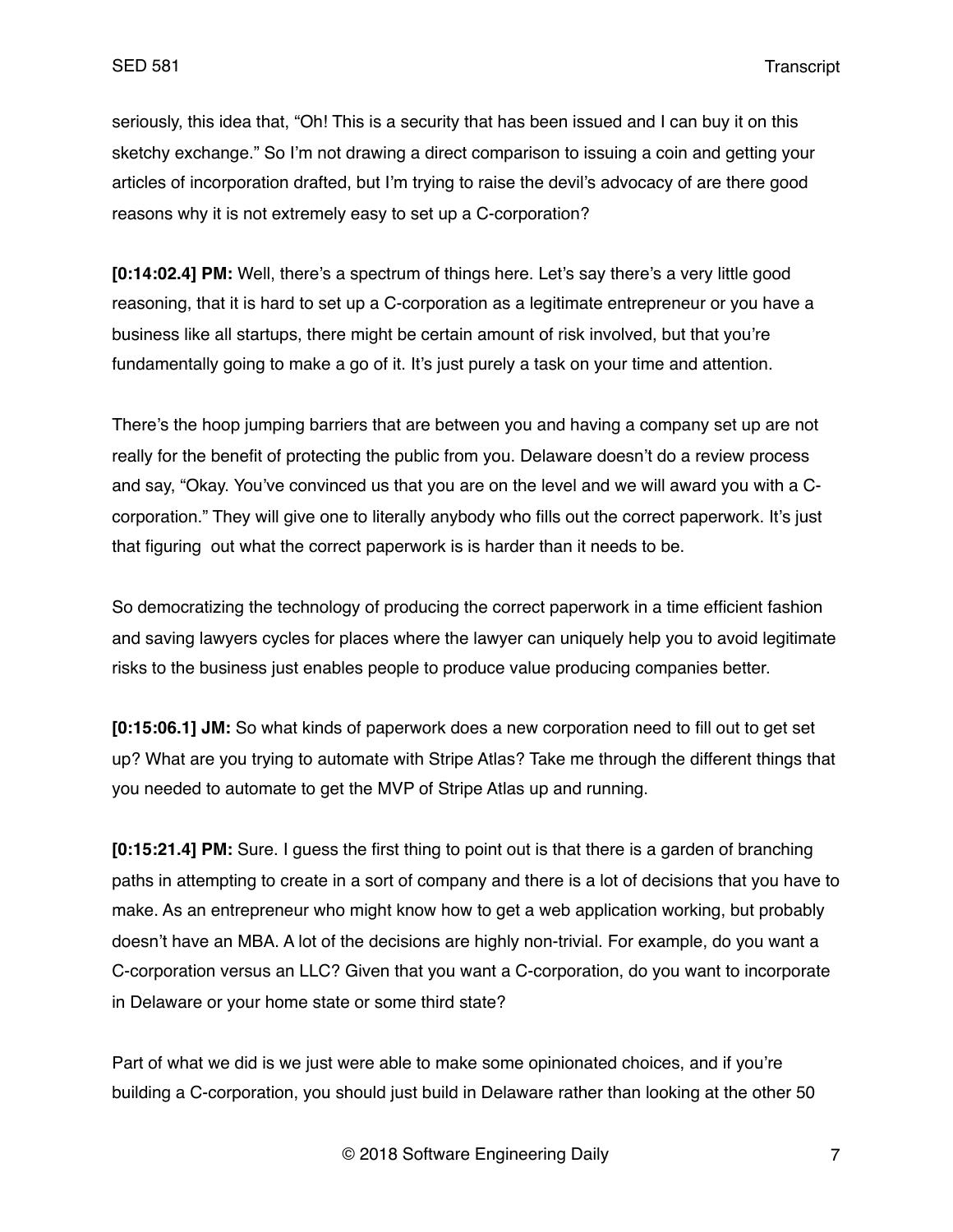jurisdictions that could incorporated C-corporation within the United States, and there are some reasons to go into that, which can and can't go into a huge amount of detail.

The long story short is that a Delaware C-corporation is adequate to almost all purposes that you would put a C-corporation, and given that corporations in various states are more or less fungible for each other for most purposes, but then investors are much more comfortable in investing in Delaware C-corporations for boring legal reasons. It's easiest to just go with the one that preserves a lot of optionality for you in the future.

Also, it's a way to signal to entrepreneurs. You will have so many consequential decisions over the next five years of your life, and the state that you incorporate in is not one of those consequential decisions that is going to determine whether this business is going to be successful or not. Therefore, don't spend all that much time thinking about. Just go with the sensible defaults and that will take you as far as you need to go on this part of the decision and spend your energy and your brain sweat on harder questions, like who should my cofounder be, or what market should we go after? What marketing approaches are we going to use in the next 6 weeks to close some deals, etc.

## [SPONSOR MESSAGE]

**[0:17:15.0] JM:** Users have come to expect real-time. They crave alerts that their payment is received. They crave little cars zooming around on the map. They crave locking their doors at home when they're not at home. There's no need to reinvent the wheel when it comes to making your app real-time. PubNub makes it simple, enabling you to build immersive and interactive experiences on the web, on mobile phones, embedded in the hardware and any other device connected to the internet.

With powerful APIs and a robust global infrastructure, you can stream geo-location data, you can send chat messages, you can turn on sprinklers, or you can rock your baby's crib when they start crying. PubNnub literally powers IoT cribs.

70 SDKs for web, mobile, IoT, and more means that you can start streaming data in real-time without a ton of compatibility headaches, and no need to build your own SDKs from scratch.

© 2018 Software Engineering Daily 8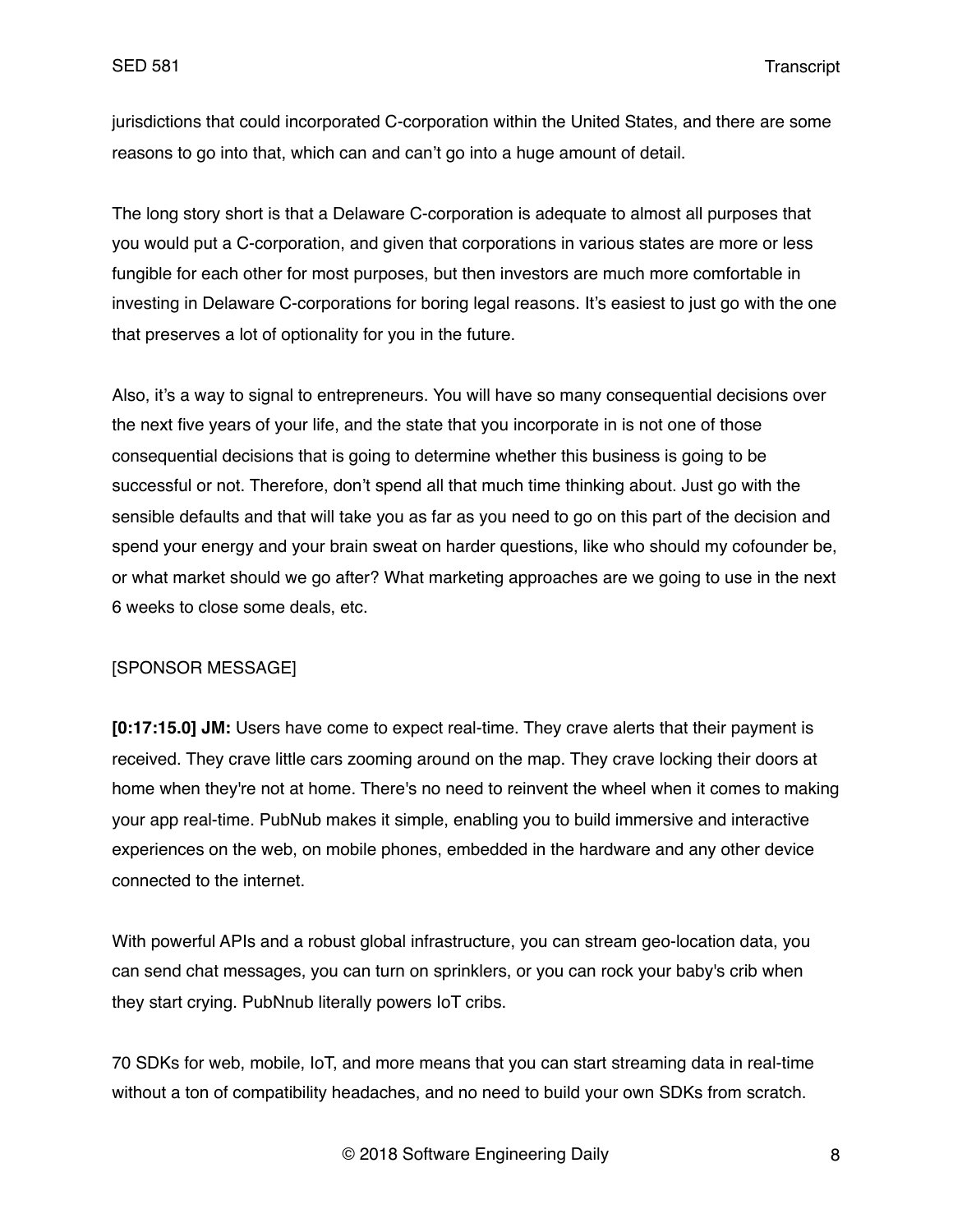Lastly, PubNub includes a ton of other real-time features beyond real-time messaging, like presence for online or offline detection, and Access manager to thwart trolls and hackers.

Go to pubnub.com/sedaily to get started. They offer a generous sandbox tier that's free forever until your app takes off, that is. Pubnub.com/sedaily. That's pubnub.com/sedaily. Thank you, PubNub for being a sponsor of Software Engineering Daily.

## [INTERVIEW CONTINUED]

**[0:18:57.4] JM:** Yeah. So my personal experience with this is you could set up a C-corporation, you could set up an LCC, you could set up a S-corporation, you could set up a B-corporation, but for the most part, early on, you're not going to even care which one of these you're setting up, because probably your business has not even gotten off the ground yet. You're probably not wildly profitable and many of the tradeoffs between these designations have to do with how cash flows propagate from the organization to the holders of equity within the organization and none of that really matters if you don't have cash flows from the beginning. So you might as well just check the box that gives you the optionality to configure how those cash flows get directed later on in the future and at least sets up the organization for the lowest barrier to entry to fundraising, because most likely your business is not — I mean, if we're just talking about the raw population distribution of how companies work out, you're probably not going to have a wildly profitable business and you're either going to foil or you're going to need to raise money, which makes sense to configure it as a C-corporation.

**[0:20:14.2] PM:** I think that one of the infelicities about how corporations have historically worked is that you sort of need to be able to predict the future. If you know that you're going to take investment as of day one, then clearly you should be C-corporation, and then if you think that you will never take investment and you will never have more than one owner, then there is probably a fairly good case for you being an LLC. But you need to know that on day one, and that's relatively difficult.

We've got some stuff coming down the pipe which will hopefully allow people to maintain more of the optionality with regards to what their corporate form is, but listen to the space in the near future or rather in the space, stripe.com/atlas. That being said, there are some differences I the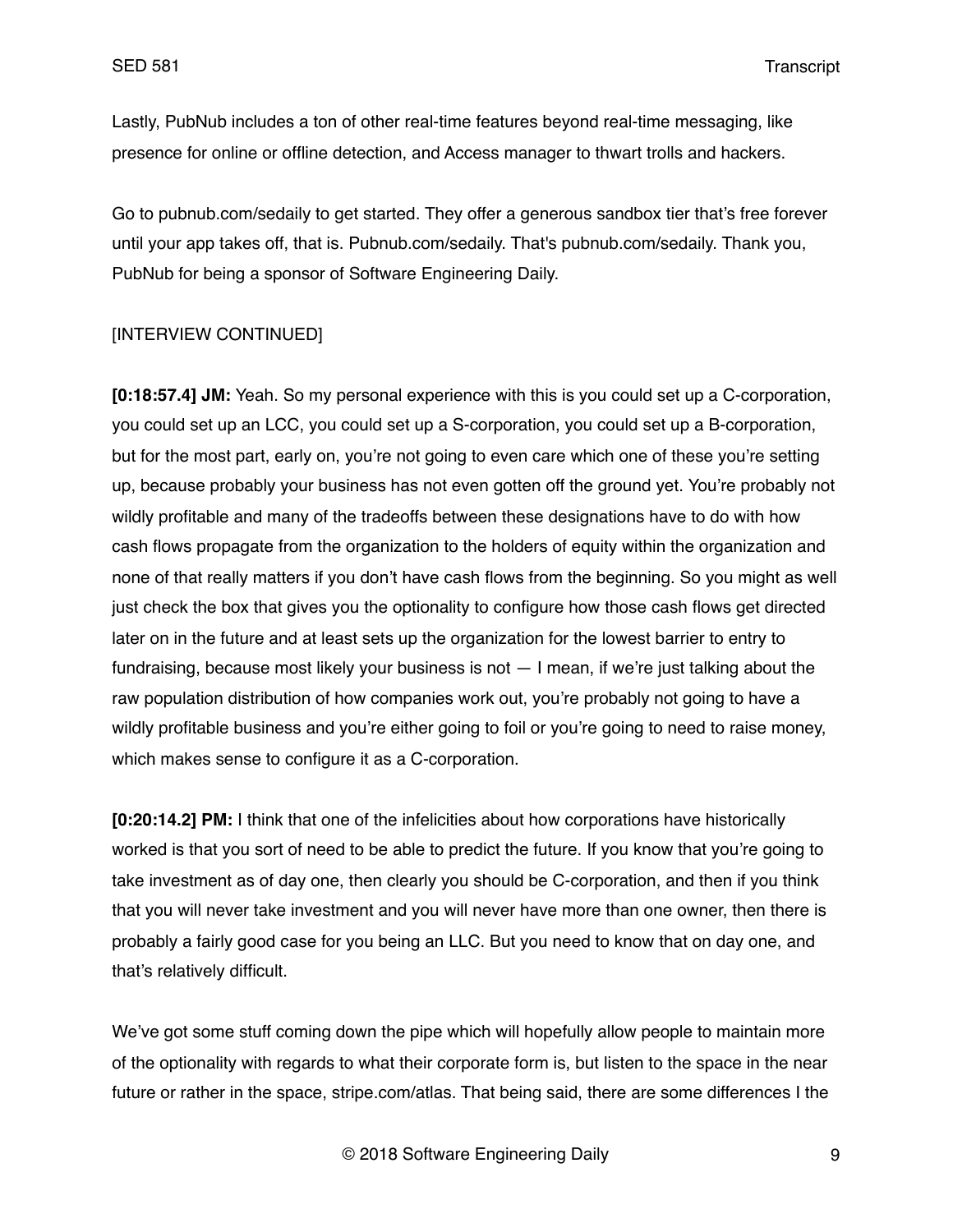various entity types. One of the things that we do is we try to educate people on the difference between the various entity types so that you can make a good enough for you right now decision without having to spend a lot of time with lawyers and accountants playing their specialized knowledge to a question that doesn't really require all that much specialized advice to get right.

**[0:21:14.1] JM:** There are a lot of products at Stripe where engineering is complex. The stripe antifraud system, for example. That seems like an engineering challenge. Atlas, to me, looks like more of a challenge around customer service, product management, integrations, regulatory compliance. It's not as much about really hard engineering problems as it is about diplomacy and building a relationship with your integration partners, like accountants and lawyer-based services. Is that accurate? Because you're kind of in charge of the Atlas project. Is that your experience?

**[0:21:56.0] PM:** I'm not formally in charge of the Atlas project. I work on the team, like many smart people work on the team. The manager of it is a gentleman named Taylor, and then we have Alex who does the engineering management, but be that as it may. I think there are some hard product-y kind of decisions on how do you take a user who might not have a huge amount of background understanding of like what the issues are at play and get them through in a corporation of a full, real-honest to God company in a fashion where they understand everything that's going on at their behalf and that they feel comfortable doing it.

Some of that is from design. Some of that is from good product decisions. You're right. It does not processing on terabytes of data every night so that you can do X-thousands of transactions per second through a machine learning network. That's not the nature of the challenges we have on Atlas.

**[0:22:44.4] JM:** Today.

**[0:22:44.9] PM:** Today. You can imagine all sorts of weird things that could happen as time goes to infinity, but there are substantial amounts of engineering not as it is normally understood with regards to how do we route users to experts in the fields that they need right now. How do we handle a customer to support for users? The expectation among the users for Atlas is that they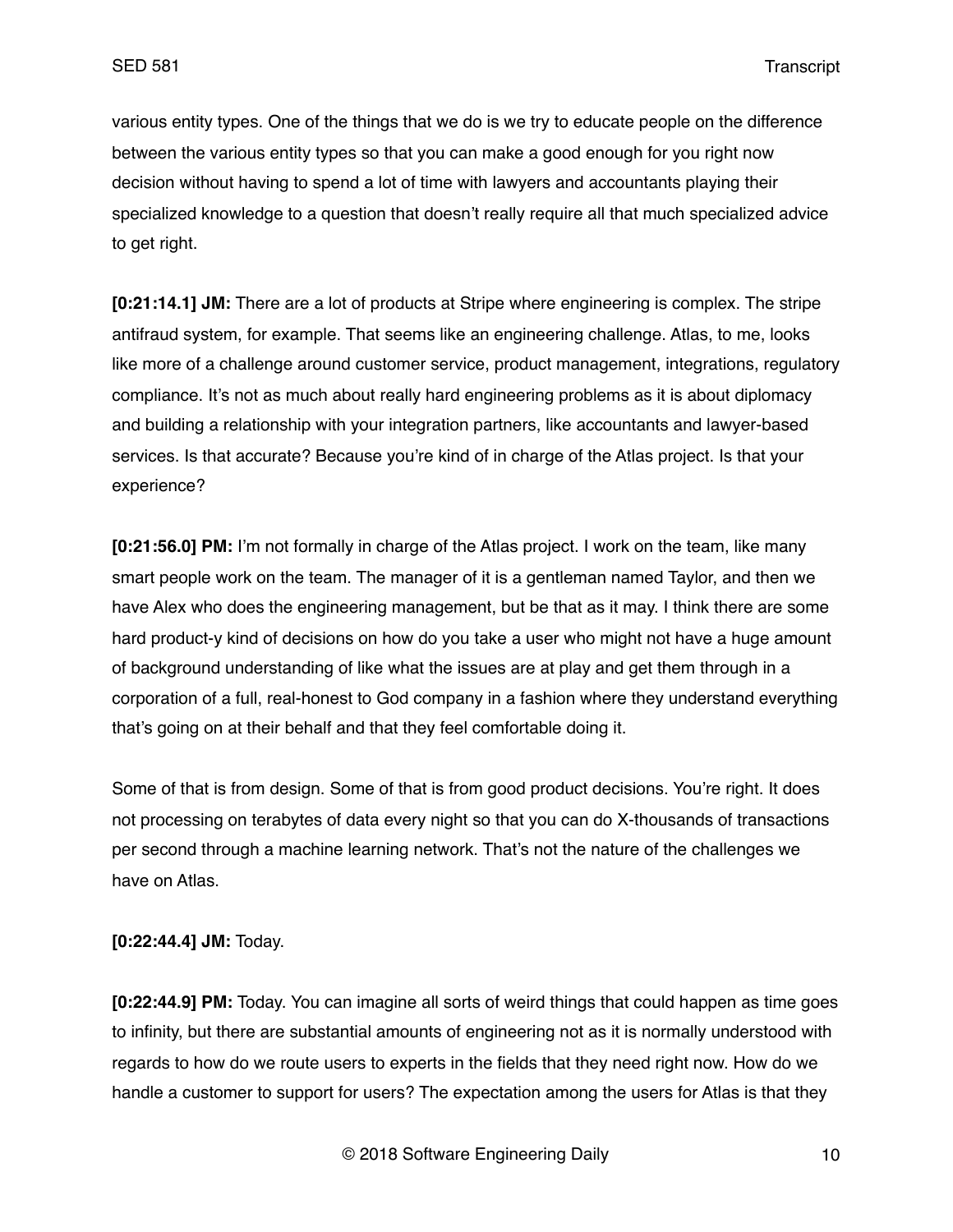can come to us with any question under the sun about their businesses. We'll do our level best to answer that if we're possibly capable of answering it. We're not a legal firm. We can't provide legal advice for non-accounting firm. We can't provide accounting advice. If you say, "Hey! I'm working on an investor pitch. Can you help me with that?" Our default answer to that is, "Yes, we would be happy to help you on your investor pitch." That's a different flavor of customer service than we've traditionally offered at Stripe where usually it's like, "Okay, we're super comfortable helping you through like your API integration, but it's not like we have an existing process that says, "All right, take flawed investor pitch. Apply transformation for it and get out better investor pitch." So we've been sort of building up those muscles over the last year, two years, and it has been a very interesting thing to work at.

**[0:23:53.5] JM:** Well, this is what I love about Atlas, is it's like you put paper mache around something that is deeply complicated and it's not like you're fixing it with engineering quite yet. I mean, you're fixing it with internal organizational processes. Like Stripe is a well-run organization so that you can — Stripe is built to be able to handle edge cases and complex customer service issues because of the way the culture has developed. Atlas is the perfect type of product to develop because you can just paper over a highly complex and unstructured problem by just putting smart people in the middle and then overtime the smart people can talk about, "Okay. Here's the thing we're finding comes up over and over and over again. Let's build an automated product around it."

**[0:24:47.3] PM:** I think the thing that you'll hear over and over again in product management, whether you had a company like Stripe or whether you're just starting out is do things that don't scale to start out so that you can learn about the problem domain. So back in the day, there was relatively little engineering in Atlas at all. It was a form that would add your information into a database and then there would be actual people at Stripe like pushing buttons on the fax machine to get you incorporated, and we're substantially more automated these days. Sort of like seeing what the process looked like on a sort of an artisanal scale and then pave in the compass was a core way that got us to where we are right now. We have a team of a dozen or so smart people working on Atlas every day and we run into a certain amount of issues which are present over a large portion of user base and which are relatively credited for us. Sometimes we handle those by just rolling up our sleeves and applying less elbow grease, and then sometimes after applying the elbow grease for a few times, it's like, "Okay. Where can we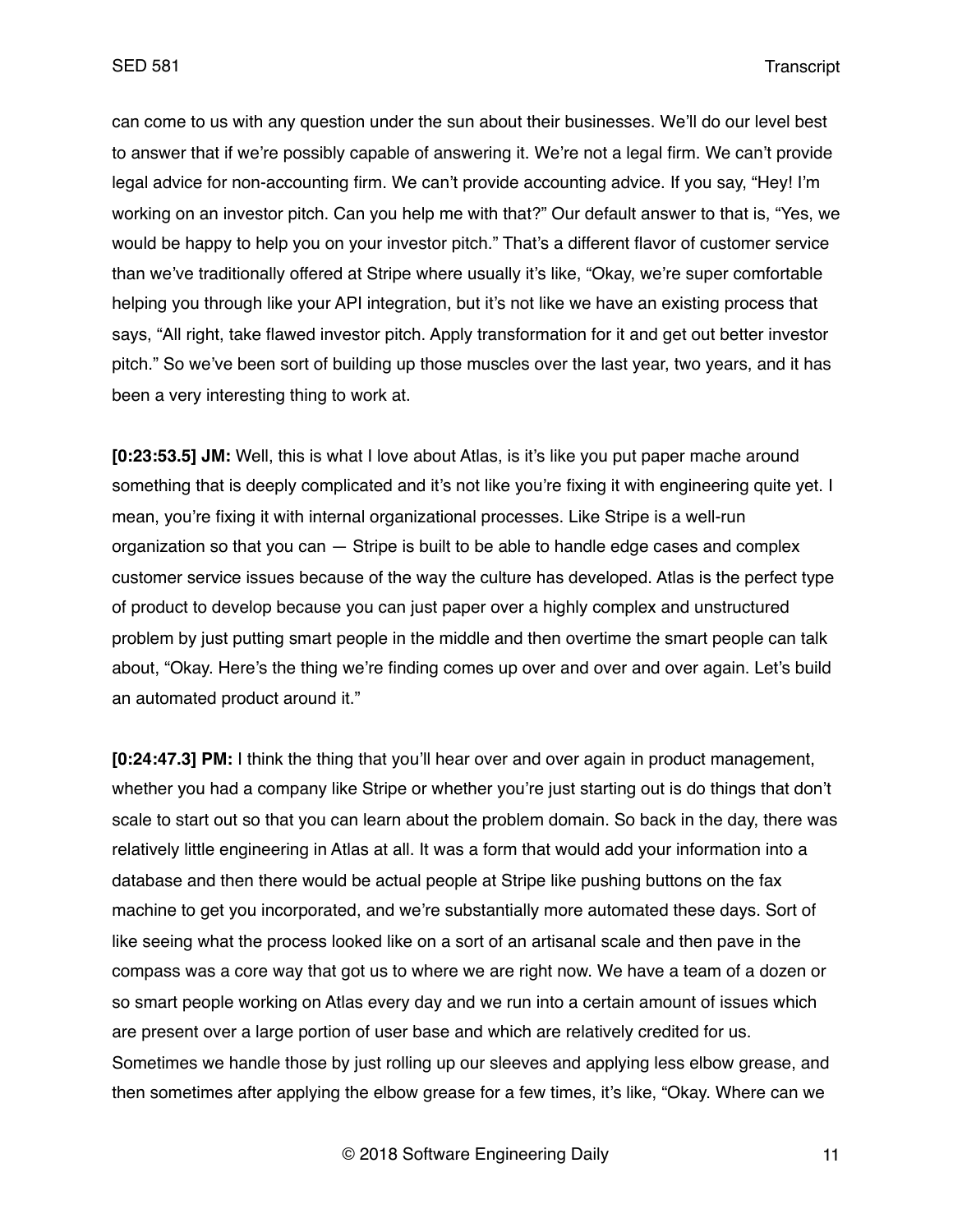make intelligent investments on the engineering side to solve this on a more scalable fashion such that we can spend our elbow grease new issues?"

**[0:25:56.1] JM:** There's all these required legal and accounting and business knowledge for building Atlas. By the way, I think we've put the emphasis on the legal side of things, but Atlas also in the process of signing up, you get a bank account and you get integrated with Stripe. I have a business that I use with Atlas and when tax season was coming up, Atlas was notifying me, "Hey! You need to file your taxes and here are some ways where we can potentially help you." Accounting is a core competence.

**[0:26:33.0] PM:** Yeah, we're happy to introduce folks to accounting firms that are appropriate for the stage that their business is at and to have them use those accounting firms to file their taxes. One of the perennial issues for us is that we are not ourselves lawyers and we have not ourselves accountants, so we can't give accounting or legal advice directly, but we can give information to people and give them the pointers in the right direction both in terms of like specific firms that they could engage on their behalf or additional things to research such that they can handle their situations for themselves.

**[0:27:02.4] JM:** There are some froth in this space. Founders have access to things like UpCounsel, which is Uber for lawyers. There's also Uber for accountant type services where you can find an accountant on demand. I have had mixed experiences with things. Sometimes I get really good value of them. Other time I waste so much time and money and I just say to myself, "I wish I would have gone to an actual lawyer or an actual accountant." It seems less clear to me that these services are the right solutions in contrast to something like Task Rabbit or Uber where there is more fungibility to the market. Is that your experience as well with these like Uber for lawyer, Uber for accountants?

**[0:27:54.2] PM:** Well, we do partner with UpCounsel and —

**[0:27:57.0] JM:** By the way, I love UpCounsel. I've had very good experiences with UpCounsel. I maybe had one marginal experience. But yeah, just to caveat, I do love UpCounsel in general.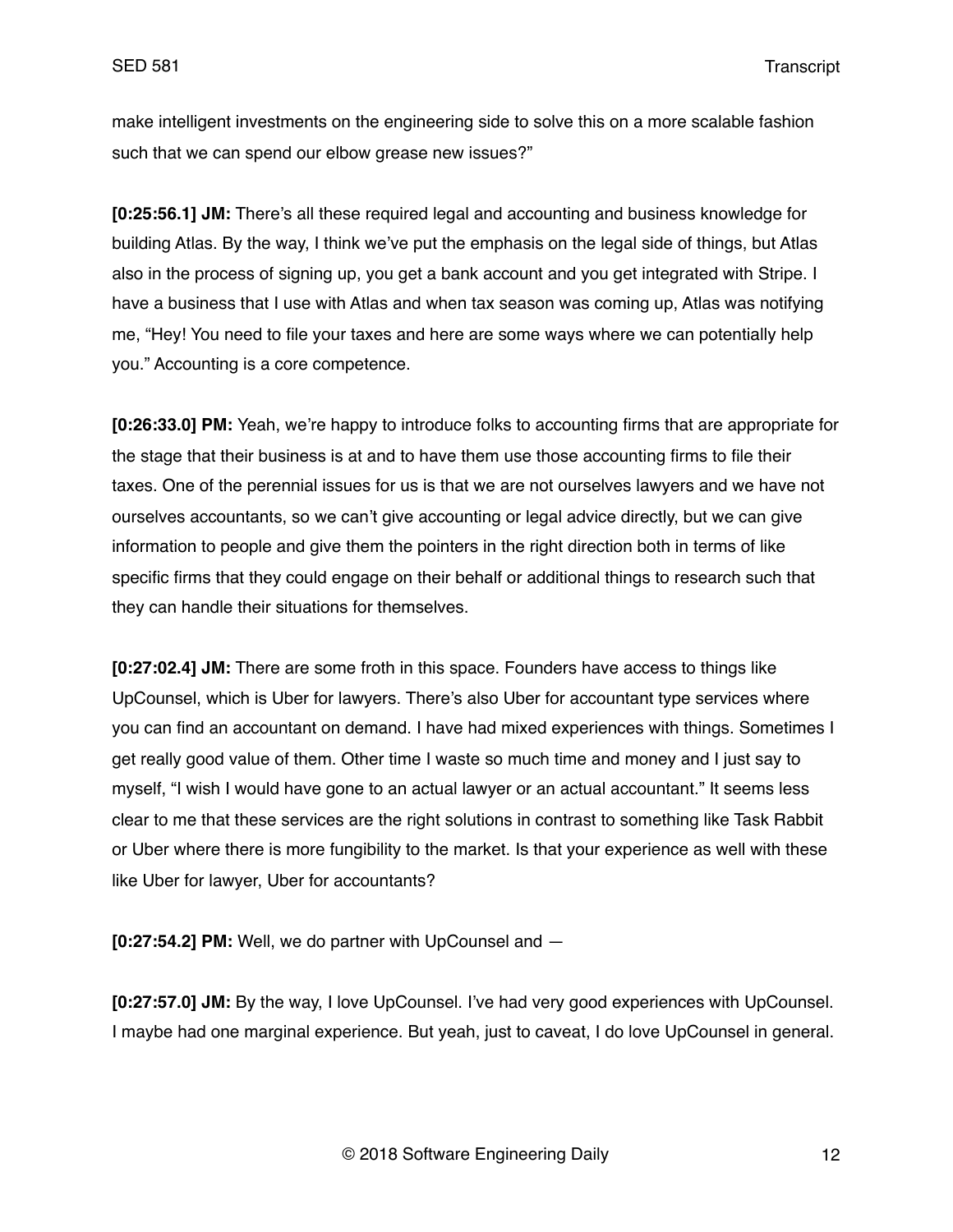**[0:28:07.5] PM:** Oh, awesome. Glad to hear that they've worked out well for you. Broadly speaking, I think that any sort of service which encapsulates like an underlying professional that's providing the service has an issue with scoping. For example, the scope a service provided by Uber is fairly easy to understand. You are at point A. You want to go to point B. You don't want to die in the middle. Any person that can execute on that well will largely execute to first approximation as well as anyone else executing on it. That's not true of the vast field that could be law. It's like there's a fractal nature to it where there is infinite variability, and then if you zoom in on any like particular sub-field, there's infinite variability within that sub-field.

Part of the nature of Atlas is that if you can't make law less complex than law is can you constrain the nature of the problem space such that any provider that you tap is always looking at a more constrained problem. One of the ways that we can strand this is by saying, "Okay. Atlast C-corporations will invariably be Delaware C-corporations and they will invariably be using this paperwork that we've provided for them." So you don't have that point with a lawyer of, "All right. Try to go from the entire universe of world states that a company could possibly be in," to select down to the one they're actually in and then start the practices of law. Say, "Okay. We can prepare you with regards to all of the companies you do business with from Atlas. They will be in this particular state." Start from that foreknowledge of where the problem is going to be and hopefully that makes things more efficient for the service provider and better for the user and that they don't have to redundantly explain their situation as a lawyer and/or accountant and every other service that they integrate with.

**[0:29:52.6] JM:** Tell me more about how product development works within Atlas. I know maybe you can't comment specifically on what is being built right now, but it sounds like this process of having fax machines and doing everything manually and then figuring out what the automate is, a core competency there. Is there anything else interesting you can comment on about how the product development process works broadly?

**[0:30:20.8] PM:** A part of it looks a lot like [inaudible 0:30:22.7] at any company. You spend a lot of time talking to our users both with regards to inbound requests from them to our user operations team and also proactively just reaching out and saying, "Hey! What's working in your business right now? What are your core challenges? What you feel like you could be helped on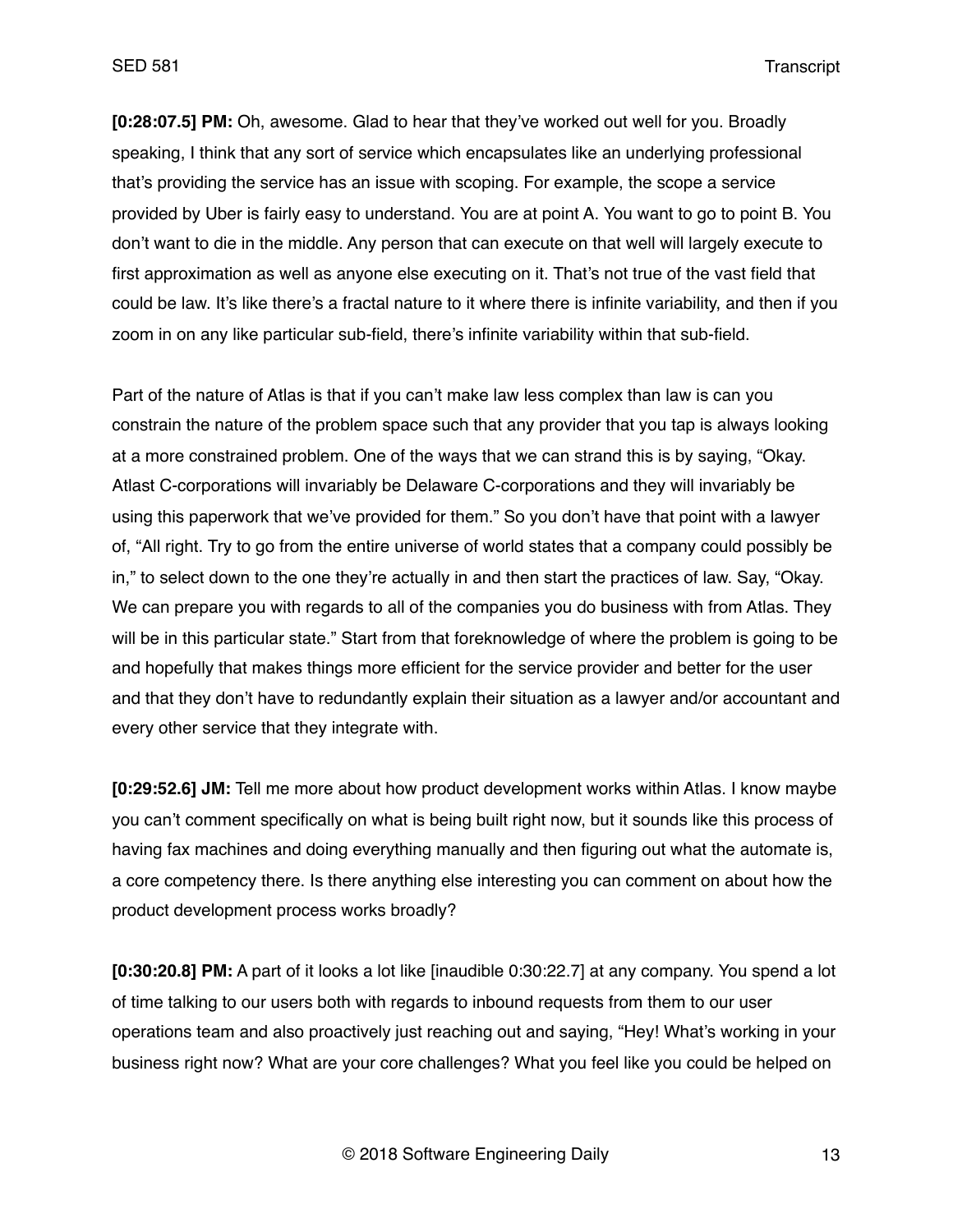that you're not getting helped on?" Then we attempt to do experiments that prove out that we could be useful with regards to particular things.

An example of this [inaudible 0:30:47.6] is just having smart people around that are dedicated to helping our customers out. We knew that a lot of customers were looking at trying to get investment for their companies, and we said, "Okay. Well, YC season is coming up. I personally know a little bit about like what YC is looking for in applications. Let's do something crazy. We're going to email everybody on Atlas and say, "Hey, if you want to get YC investment, just hit reply on this email. Send us a link to your application and we'll take a look at it for you and maybe help you write it such that your narrative lows a little better."

So I got an arbitrarily large number of people hitting reply on that email and there was no technology built out. There was no process. There was no triage workflow in ZenDesk. It was went straight to my inbox and then I worked a little too hard for little too long. Getting replies out to everybody, and that worked out pretty decently the first time. Then six months later we're like, "Okay. YC thing worked out pretty well for users, but it didn't work out exactly pretty well for me. Can we get a little bit more process around this to random example?" We just told people, "Yeah, just get us your application," and if you give an unbounded instruction like that to a large group of people who have technical skills that's all over the map, you'll get surprising for you file formats including Google docs. I copied-pasted all my stuff into markdown and then attached it to the email. My personal favorite —

### **[0:32:14.2] JM:** Exe? You get an exe?

**[0:32:16.1] PM:** I got iPhone screen grabs of someone's application that was open on their Macbook. It was my personal favorite for attempting to annotate an application. So the second time around, we wised up and we're like, "Copy your answers into a Google doc, and then share us the Google doc." We can have folks on our user operations team verify that the Google doc is correct prior to sending it somebody like me to get feedback on. That we do that sort of thing. That allows us to provide the same level of service, but maximize the amount of my time that is spent talking to people about deep issues in their business or about positioning it for the benefit of the YC reviewers and a minimal amount of time attempting to figure out like, "Hey, you sent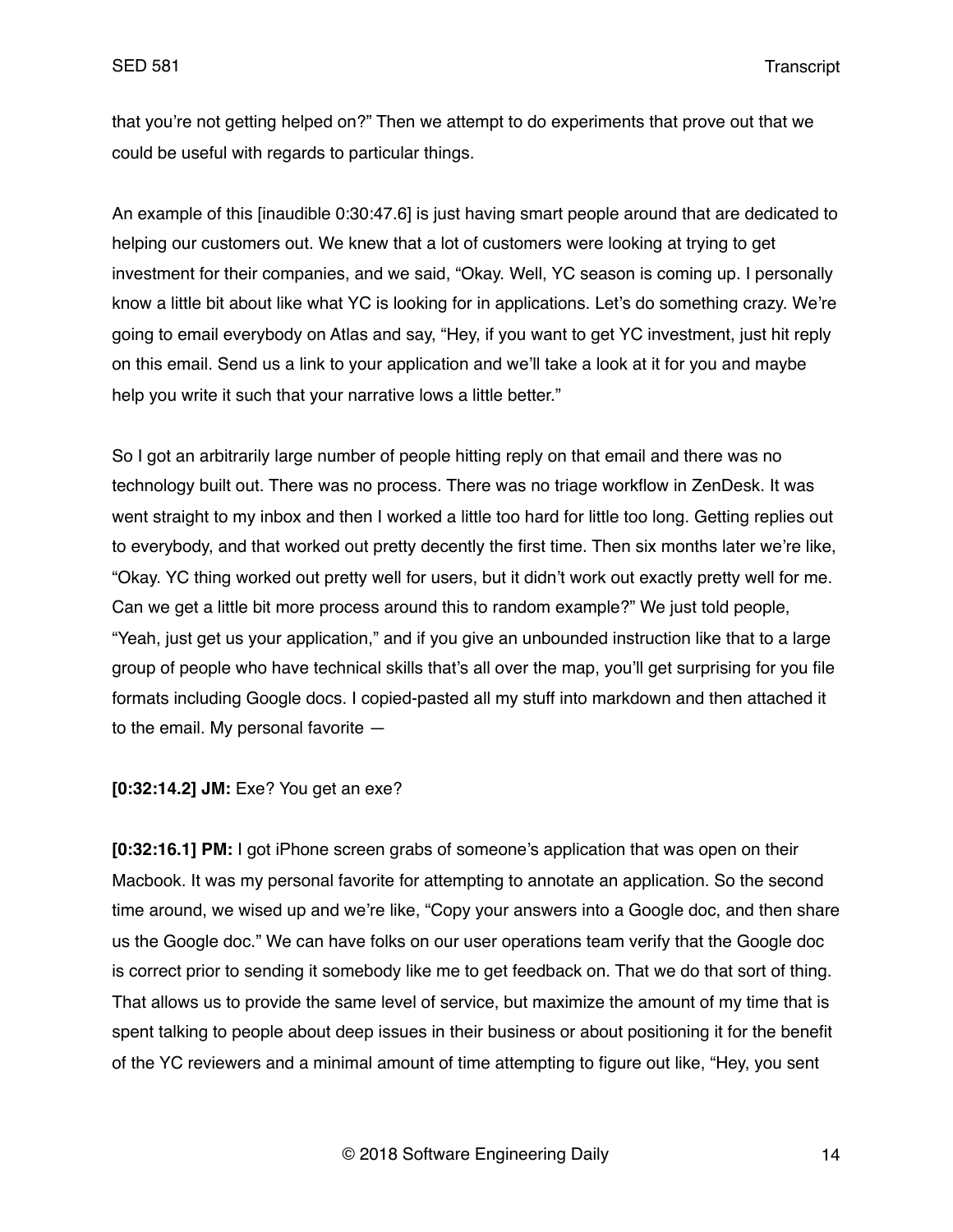me this file, but it didn't actually open. Can I ask that you resend it in MS Word 2017?" yadiyada.

# [SPONSOR MESSAGE]

**[0:33:09.6] JM:** Software workflows are different at every company. Product development design and engineering teams each see things differently. These different teams need to collaborate with each other, but they also need to be able to be creative and productive on their own terms. Airtable allows software teams to design their own unique workflows. Airtable enables the creativity and engineering at companies like Tesla, Slack, Airbnb and Medium.

Airtable is hiring creative engineers who believe in the importance of open-ended platforms that empower human creativity. The mission of Airtable is to give everyone the power to create their own software workflows from magazine editors building out their own content planning systems, to product managers building feature roadmaps, to managers managing livestock and inventory.

Teams at companies like *Condé Nast, Airbnb and WeWork can build their own custom database applications with the ease of using a spreadsheet. If you haven't used Airtable before, try it out. If you have used it, you will understand why it is so popular. I'm sure you have a workflow that would be easier to manage if it were on Airtable.* 

*It's easy to get started with Airtable, but as you get more experience with it, you will see how flexible and powerful it is. Check out jobs at Airtable by going to airtable.com/sedaily. Airtable is a uniquely challenging product to build and they're looking for creative frontend and backend engineers to design systems on first principles, like a real time Sinclair, collaborative undo model, formulas engine, visual revision history and more.* 

*On the outside, you'll build user interfaces that are elegant and highly customizable that encourage exploration and that earn the trust of users through intuitive, thoughtful interactions. Learn more about Airtable opportunities at airtable.com/sedaily. Thanks to Airtable for being a new sponsor of Software Engineering Daily and for building an innovative new product that enables all kinds of industry to be more creative.*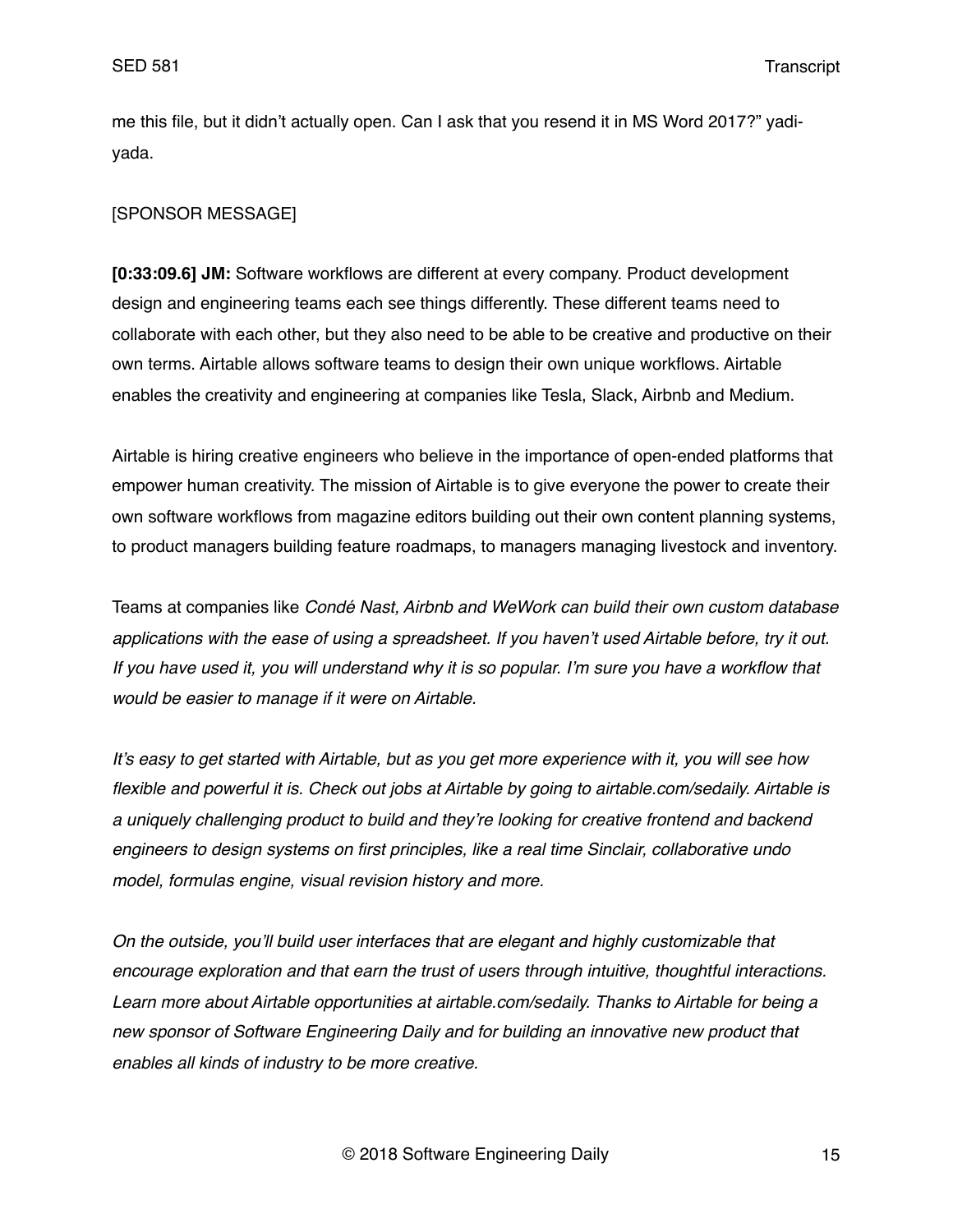## *[INTERVIEW CONTINUED]*

**[0:35:29.5] JM:** The scope of what Stripe Atlas could become eventually is quite wide, and I wonder what led you to choose something like that that is kind of bandwidth intensive, like asking people for their YC apps so you can help review them and improve them. That's time consuming, and for all the choices of product development bandwidth, you could allocate towards. You went down that path. Is there an overall KPI that you're going towards that in trying to fulfill that KPI you are like, "Oh! If we solicit people for YC applications, that will increase that internal KPI, or was it just like, "I'll just do this on a flyer and see what happens."

**[0:36:13.3] PM:** When I was running my own software companies, the basic business model was that I was running a vending machine over the internet where I did not want to talk to you. If ended up talking to you for a customer service request or something, I treated that as bug. Older and wiser these days, I think that is not the way to do things.

So sometimes when you're doing things that don't scale, you should be doing things that are bandwidth intensive specifically because they're bandwidth intensive. Spending a lot of bandwidth on talking to customers about what they're current state of their company is and what their aspirations are for the future on it and how they expect to get to that future is an extraordinarily useful thing to do for customer development for us.

Obviously, we want to provide value from the perspective of materially improving their YC applications, getting them the investment they want, etc., etc., but it's also an excellent way for us to learn in a very high bandwidth fashion about where our users are right now and what else we should be building for them. When we have 100+ conversations with people, we can start up picking up on like reoccurring themes of what are the specific problems that someone is having. What are the industries that people are very interested in? What are the business models they're building up and make sure that we are building our product in a way that's worth those use cases that people seem to want to apply the product to.

**[0:37:28.3] JM:** What has surprised you in this high bandwidth scope of exposure to newer companies?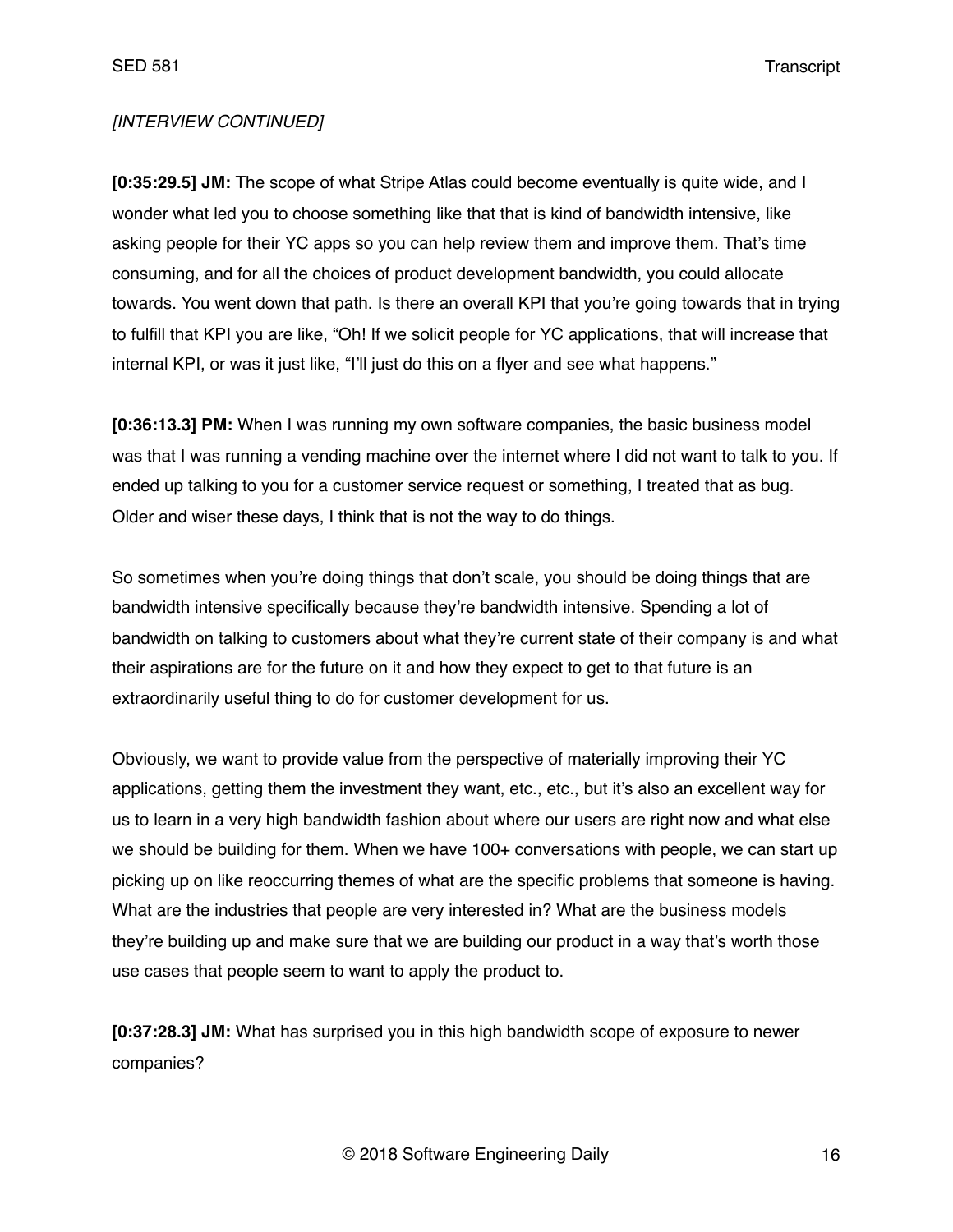**[0:37:35.7] PM:** So many I think surprised me. There are some unsurprising surprises. So the — Unsurprising surprise is the one where if you were to ask someone before they do something, predict the surprises that you're going to say. You would be able to predict the surprise, but that you would not be able to predict the magnitude of the surprise. If you're to ask me, you're going to talk to a hundred random software companies. Predict the surprise [inaudible 0:37:56.4]. I would say I bet they're going to be surprising for idea of what people are doing to make money on the internet. That's true.

But then you actually talk to a hundred software companies and no matter what your model is for how many ways there are, just going to get how many ways to create value over the internet. You are under predicting the diversity of things that people are doing and under predicting the sheer level of creativity that people can bring to what they're creating in the world. Honestly, that's one of my favorite parts of doing this, is that we enable folks to do things that are not just new and exciting, but that you couldn't even predict of being possible without actually watching someone just go out and do it, and, "Oh my goodness! Are people capable of going on and doing it?" Obviously, for any given cohort startups, some work out pretty well. Some will work out less well, but the companies that are most successful have a surprising level of success.

Often, if you have a model for given what I know about a company on day one, who is going to be the most successful two years. We've had the opportunity to walk along with a selection of thousands of companies over the first year of their life, two years of their life. The ones that end up really, really compelling at the end of two years are often not the ones that look like, "Obviously, this will be a compelling business," as of the day one. That's been an  $-$ 

**[0:39:14.3] JM:** What do you think is the X-factor there? What's the thing that you're not able to break? Is it the size of the market that you just didn't realize that, "Wow! Actually, there was a huge market for this market," or is it the quality of the people that you're unable to audit from just a YC application?

**[0:39:31.5] PM:** I think there's a variety of factors. I continue to think that people are surprising. It might be that short story version of my life, short version story of my life English. I don't speak it anymore. Sorry guys. No matter how much trust you have in the ability of people to produce outstanding work, you will occasionally meet folks who exceed every rational expectation and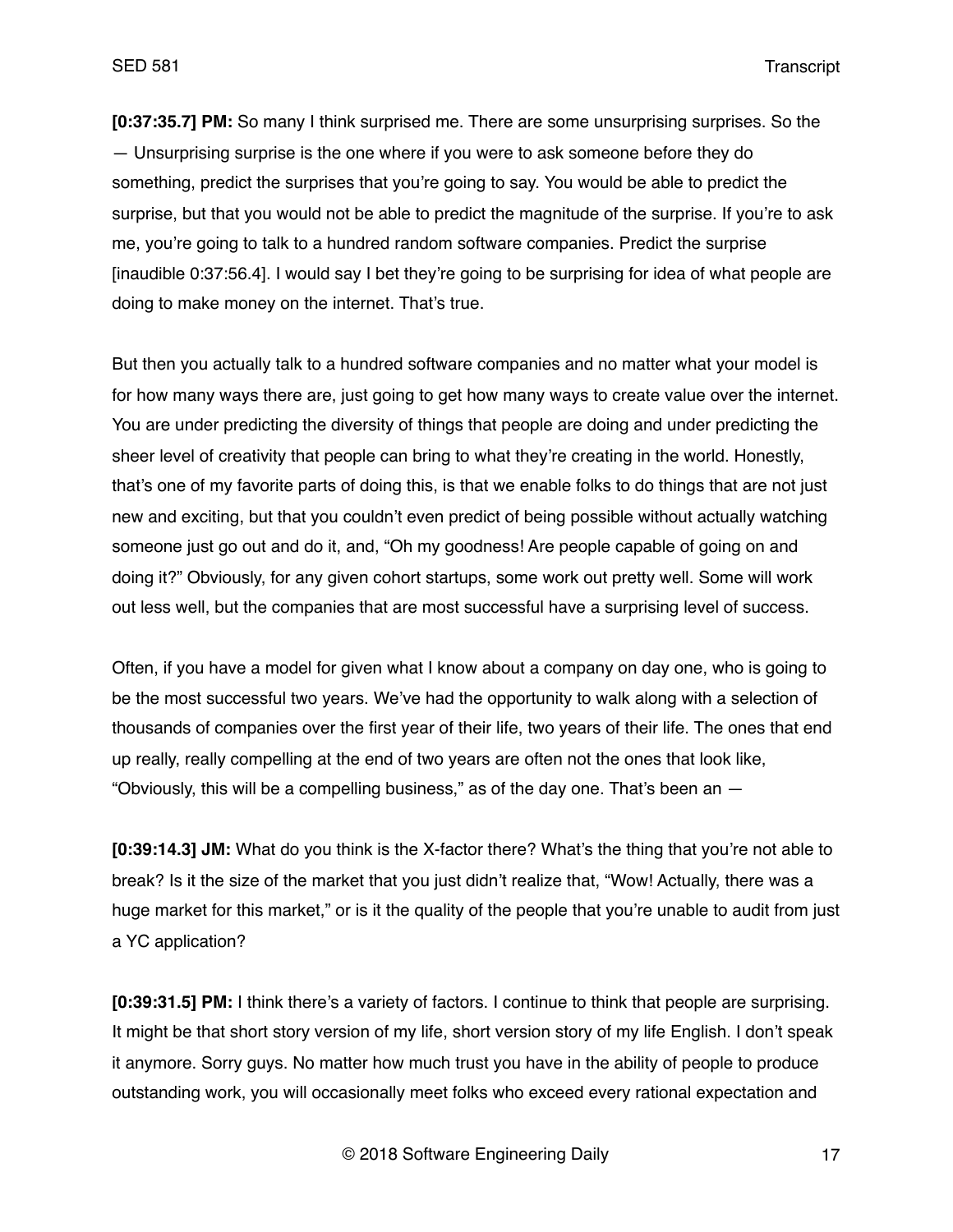many irrational expectations about the sheer amount of things that they accomplish within a short amount of time and short of seeing someone being amazing. I don't have 100% accurate algorithm for predicting who will be amazing.

Sometimes the founder sees something about a business model that you don't. Sometimes it's due to one being underinvested in this space, like you're not the exert, they are, and therefore they understand it better than you. Sometimes you have someone come to a space with the beginning mind and do something that's totally off the wall from the perspective of what the "best practices" would be there and succeed wildly. That's - both very interesting things to see.

**[0:40:32.7] JM:** That massive productivity where people surprise you with how productive and how much value they're able to create in a short amount of time, is that due to the increasing leverage that people get out of software tools or do you think it's just people pushing themselves hard? I mean, I sometimes think just the leverage that you can get out of even just like the product suite in AWS is massive. AWS, I think, is the most underrated advancement relative to how much value it has provided to the world. I honestly think that's probably the most underrated advancement in technology.

**[0:41:12.7] PM:** AWS is certainly a hugely, hugely important source of leverage for entrepreneurs that are using it, and particularly heavily technical entrepreneurs that are doing things that are ambitious. Even for folks who are running of the single server, I think it's probably the best solution for getting a single server up and running. I do think that 2018 is the best year in the history ever to be running a business, particularly technology business. There are massive sources of leverage. The internet as a distribution system, the individual channels on the internet, everything from Google search, to the app store, to the YouTube is a probably underrated distribution channel to the networks that are developing between consumers of various services.

All these things are a wind in the sails of anybody who's getting started these days. I think you can get substantially more accomplished as a small team due to the confluence of great hosting platforms like AWS, other sorts of infrastructural platforms, like Twilio or like, knock on wood, Stripe, being able to track people money kind of useful.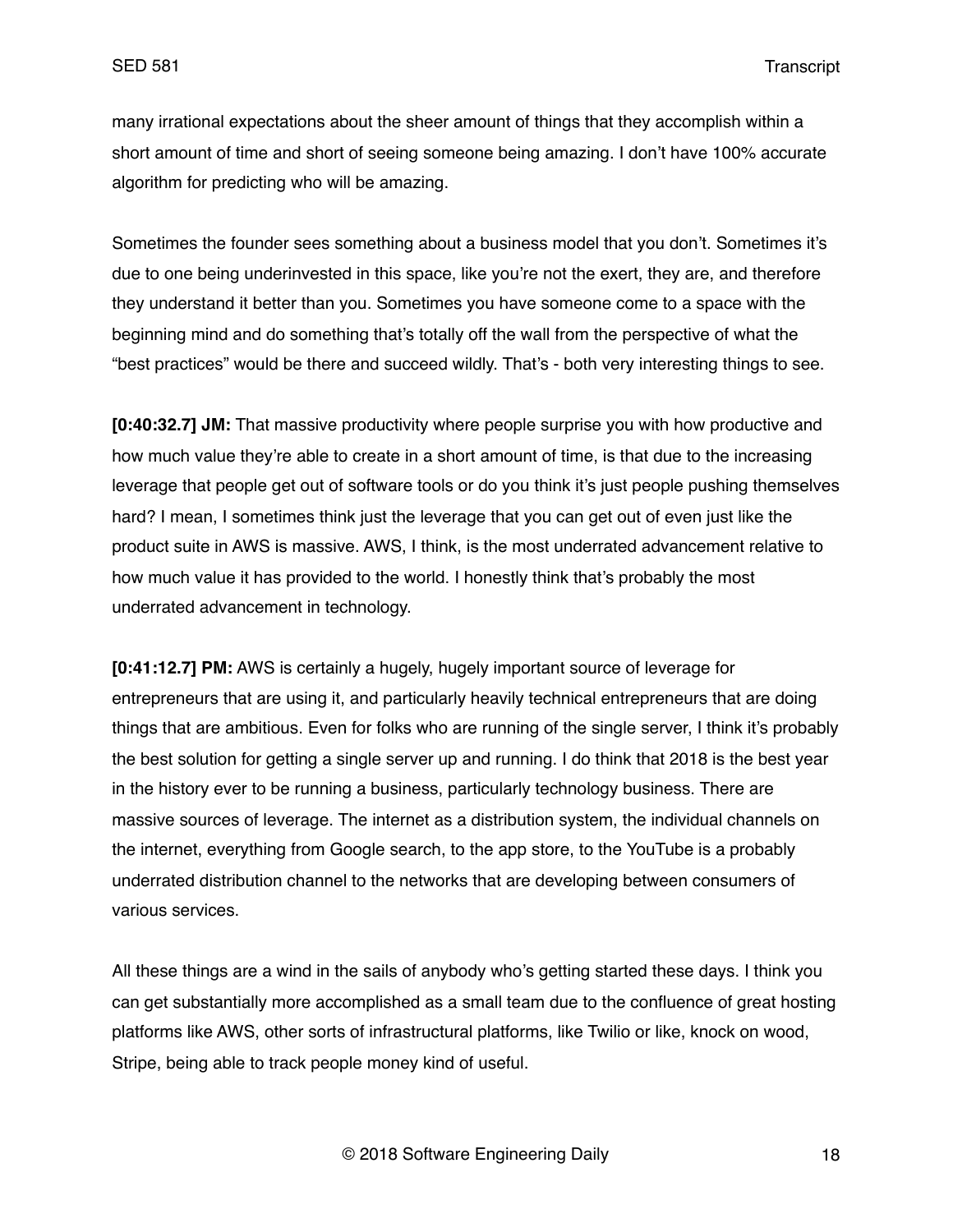Things like OSS technologies, so you're spending the majority of your time building things and actually building things that customers will use rather than building out web servers or firewalled rules or all the other things that need to be done to have an operational business but don't really surface any sort of unique value to it.

Separate from the amounts of leverage that's available, I do think that there are productivity of people. There's probably some general factor of productivity, but it's probably not the same for a given person across all the possible situations they could be in. I think some people have come from backgrounds where they are a cog in a large machine and they just find out that they're not constitutionally well-suited to being a cog in a machine, and that when they are sort of unleashed and allowed to make their own decisions, that they turn out to be pretty good at making decisions and pretty good about motivating themselves.

I think that the larger edifice of industrial capital has produced a few technologies for getting productivity out of people, like bosses where like the institution of bosses can be one that is useful for the vast majority of people globally. There are at least some people who don't benefit from having a boss as much as other people do, and they might select — What's the opposite of the word benefit? Their productivity might diminish from having a boss. Whereas if you are able to give them the technology to say, "Hey, you can run your own company and be as productive as you are capable of being," that they will rise to the occasion.

**[0:43:39.7] JM:** Yeah, give them Google calendar. Just like have their calendar be their boss. I sometimes think about like my Google calendar is like the scheduler, like the operating system schedule for my life and it's just like allocating tasks to me to do throughout the day and with variable reliability of executing those tasks. But it does in some sense function like a boss. Talking more about small business, I know you were at Micro Conf somewhat recently and you had some tweets around that time, and I think Micro Conf is a real-world manifestation of the state of small internet businesses in some regard. Tell me about what you saw there and what you felt in the atmosphere around talking to people about their small internet businesses.

**[0:44:32.0] PM:** Micro Conf is sort of my home away from home. One of the things that I think is very important as a small entrepreneur is to find a group of people. When I was living in the middle of nowhere in central Japan, I would get on the bullet train for three hours to go out to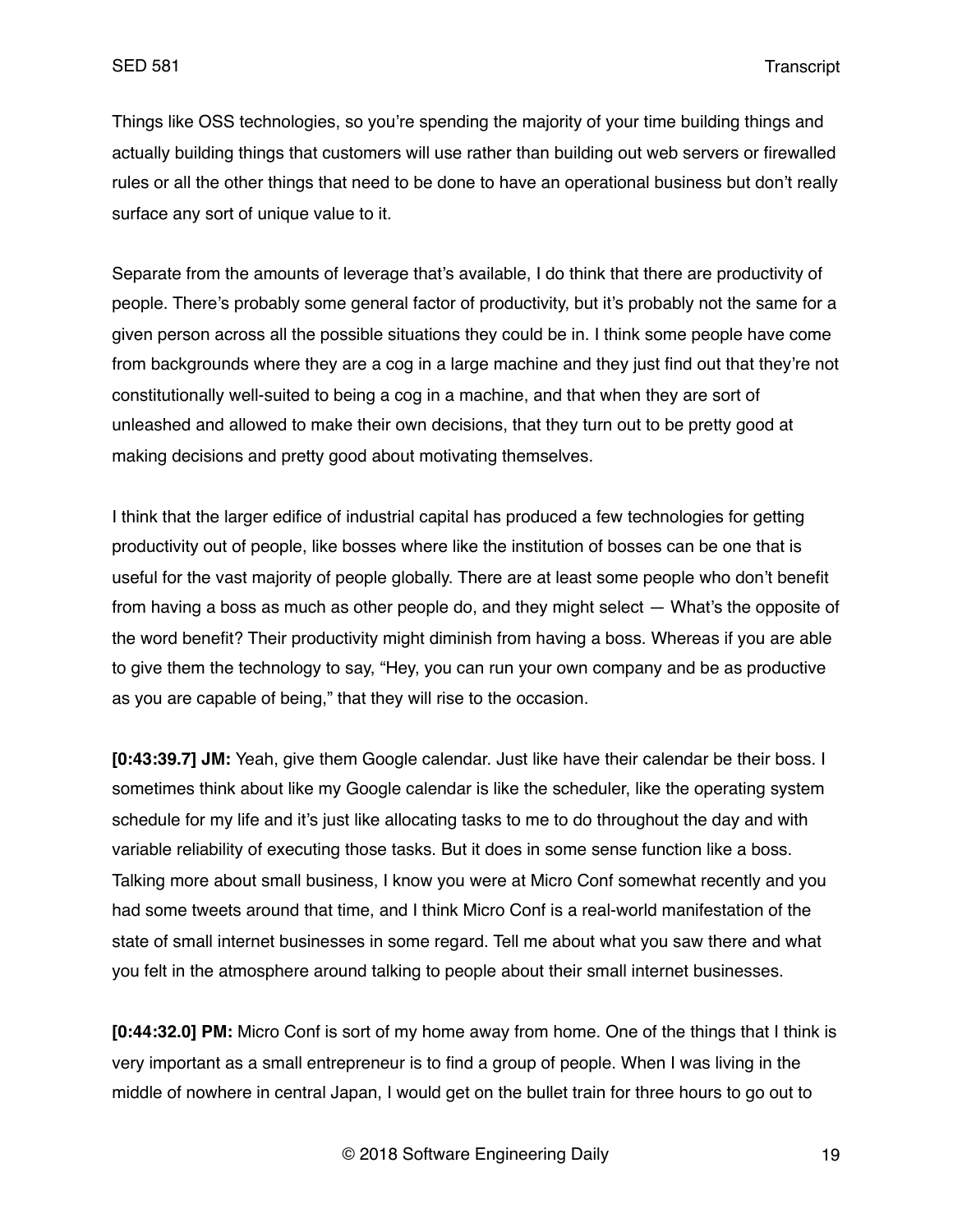Tokyo just to meet a community likeminded entrepreneurs in Tokyo. I think Micro Conf is the single densest population of likeminded small software businesses anywhere in the world.

So we converge Las Vegas once every year or so and just to have a few days of talking shop. Everything from like micro mechanics of running a business, "Hey, I'm thinking of doing a drip email campaign for my info-products business. How should I set that up? What're the kinds of emails I should send to help me with copywriting?" through like, "Okay. I'm thinking of moving upmarket in my SaaS business. Am I ready to move upmarket? What should my practice strategy start to look like? Does this impact how my sales model should work?" I think that entrepreneurs at Micro Conf are — Disproportionately, they are — They have a good integration of their business works with the rest of their priorities in life. So everything from how do I protect my family from the emotional ups and downs that are involved in running a business. If that's important, do I need to  $-$  How do I balance the time demands of running this business with my other important priorities? How do I ensure that there is a career path here such that I'm able to continue growing in my skillset and feeling the sense of internal validation and excitement about doing this and be as excited in year six as I was in week six. I think that there is a real focus on sustainability and to building something that lasts there, that the technology industry could use — Stand to adopt that DNA a little more broadly.

Ironically, for a community that's heavily focused on family and community and the more important things in life, our choice of watering hole is Las Vegas, because who doesn't think family, community, permanence, righteousness when they hear Las Vegas

**[0:46:34.1] JM:** There are places you can go in Las Vegas that will convincingly give you that illusion.

**[0:46:39.3] PM:** Yup, I'm sure there are some folks in Las Vegas who hit all of those things. But I'd say it's a difficult thing to find when one is walking down the strip.

**[0:46:45.5] JM:** I agree with that. I know we got to wind down. Has working on Atlas made you critical of any aspects of how corporations in the United States are regulated and patched?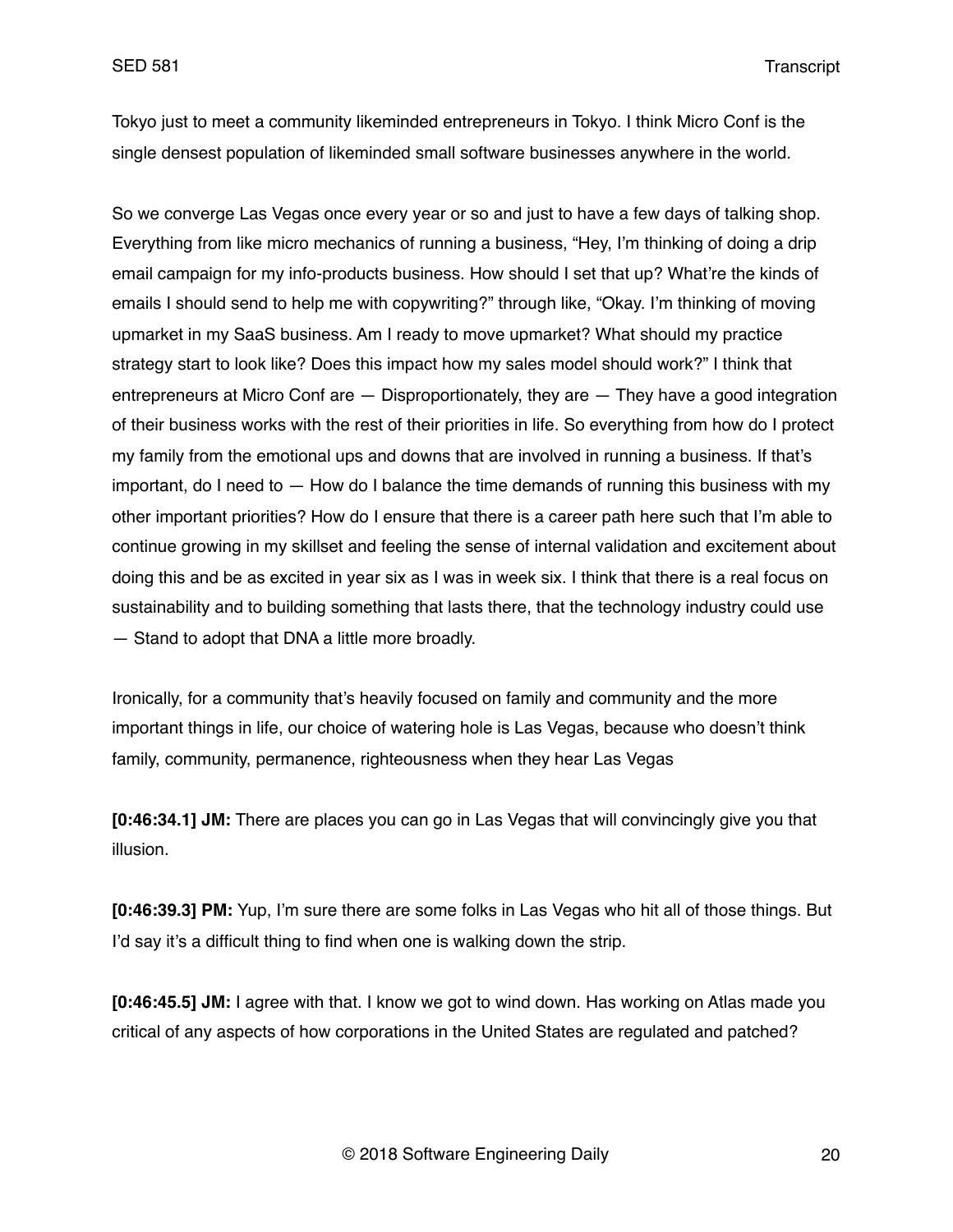**[0:46:58.2] PM:** My general feeling with regards to regulation in taxation is that like many small business founders, the numbers don't matter so much. The exact specifics of the regulations don't matter so much. I just want the amount of time that is required to be rather low. I want the amount of certainty with regards to interactions with government to be rather high, and I want the path forward for interaction to be very, very clear.

There are some regularity regimes that hit those things and those are generally positive regulatory regimes to operate under. There are just regulatory regimes that the amount of interaction directly with the government is rather high. The amount of predictability with regards to those interactions is rather low and it feels like one has to spend more of one's time working in the system than having the system work generically for one's self.

I think there are also some emergent trends in the government that are a good thing. I swear, every time a paper form is replaced with web application, which is happening at pace in recent years. That's almost variably a good thing for humanity. It speeds up processing times in most cases. It makes it much less likely that random errors will get thrown in the process when someone fumble fingers, a thing when they're entering data into the computer and just generally plays better, like, "Why would you stand in line for 30 minutes when you can just file a form at 2 am in the morning or whenever you happen to be working on somethings that just have that be done. So that's kind of nice.

Random example. I still have the LCC that I have in Nevada, which used to be my consulting company/info products company, and it has a filing obligation Nevada for use tax every year. I got an email — Rather, snail mail from Nevada saying I was delinquent on my filing for use tax. I slapped my forehead and opened up the URL on the email and said, "Okay. The amount of use tax I owe you for last year is zero. Enter." They were like, "All right. You're done." I'm like, "Great!" No need to call an accountant and figure out what the process is. No need to call Nevada and say, "Hey, can you please international mail me a copy of the form so that I can fill out and then send it to you and then get an answer in six weeks on whether it was accepted or not." One and done, and more one and done interaction with the government I think is a more positive thing.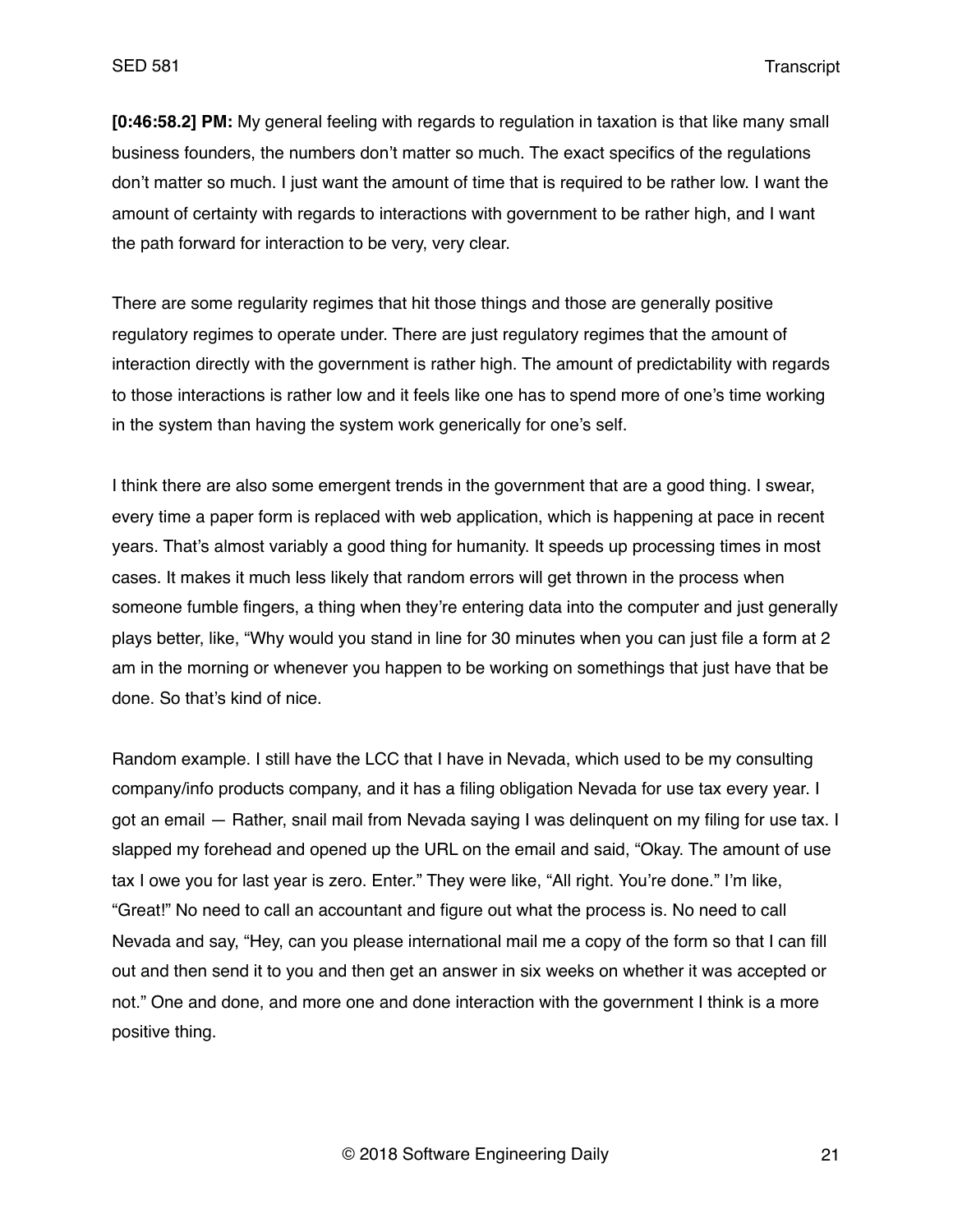**[0:49:01.7] JM:** Oh my God! I know. This is something I don't run a very complex business, but I still get tons of pieces of mail where it's like a piece of mail from some division of a state organization regarding my business, and I opened it up and it's like a lot of texts and it takes me a while to figure out what they're trying to tell me and it all sounds scary and it seems like I owe a lot of money and I'm not sure what's going on. And then I read it like four more times. I'm like, "Okay. I understand. There's nothing to do and I don't owe any money." The number of times per year when that happens, it's like, "I'm wasting a lot of time," like reading these physical pieces of mail that are hard to parse.

**[0:49:45.1] PM:** I think this is one of the opportunities for a company like Atlas where clearly for the things that are experienced by substantially every entrepreneur, we can build technology that would sort of like intercept the need for that mail in some cases. For example, a thing that you have to do for virtually every state if you're incorporated is to keep a registered agent available. A registered agent is basically a specialized DNS record that says, "In case of lawsuit, file the papers for the lawsuit for this person who will be available at any hour during the business day that's in the state."

So since most businesses don't get sued every year, all they need to do is to maintain their contract with registered agents and make sure they pay up. But that's a 30-minute tax on every company in the economy every year. We're able to save thousands of hours for Atlas customers just by saying, "Okay. We will find a registered agent who will provide the services if required," and then we'll put a little notification on your dashboard if it's time for you to pay them, and then we'll charge the credit card that's normally on file for that and you don't have to get interrupted with, "Hey, it's March again. Time to dig out the number and then call them and swap some paperwork, yadi-yadi-yada." We will just take care of that for you.

**[0:50:55.6] JM:** Yeah, and other things — Some other things that come to mind are like notaries, or paying franchise tax, for example. Yeah, there's a wide variety of things that, "Please, dear God. Take these things away from me if you can. Atlas"

**[0:51:11.2] PM:** We have a tool within Atlas to assist users in calculating the Delaware's franchise tax. There's actually two ways to calculate it. Typically, one of the ways is vastly more to the advantage of the company than the other way, and that's like sort of one of the things that

© 2018 Software Engineering Daily 22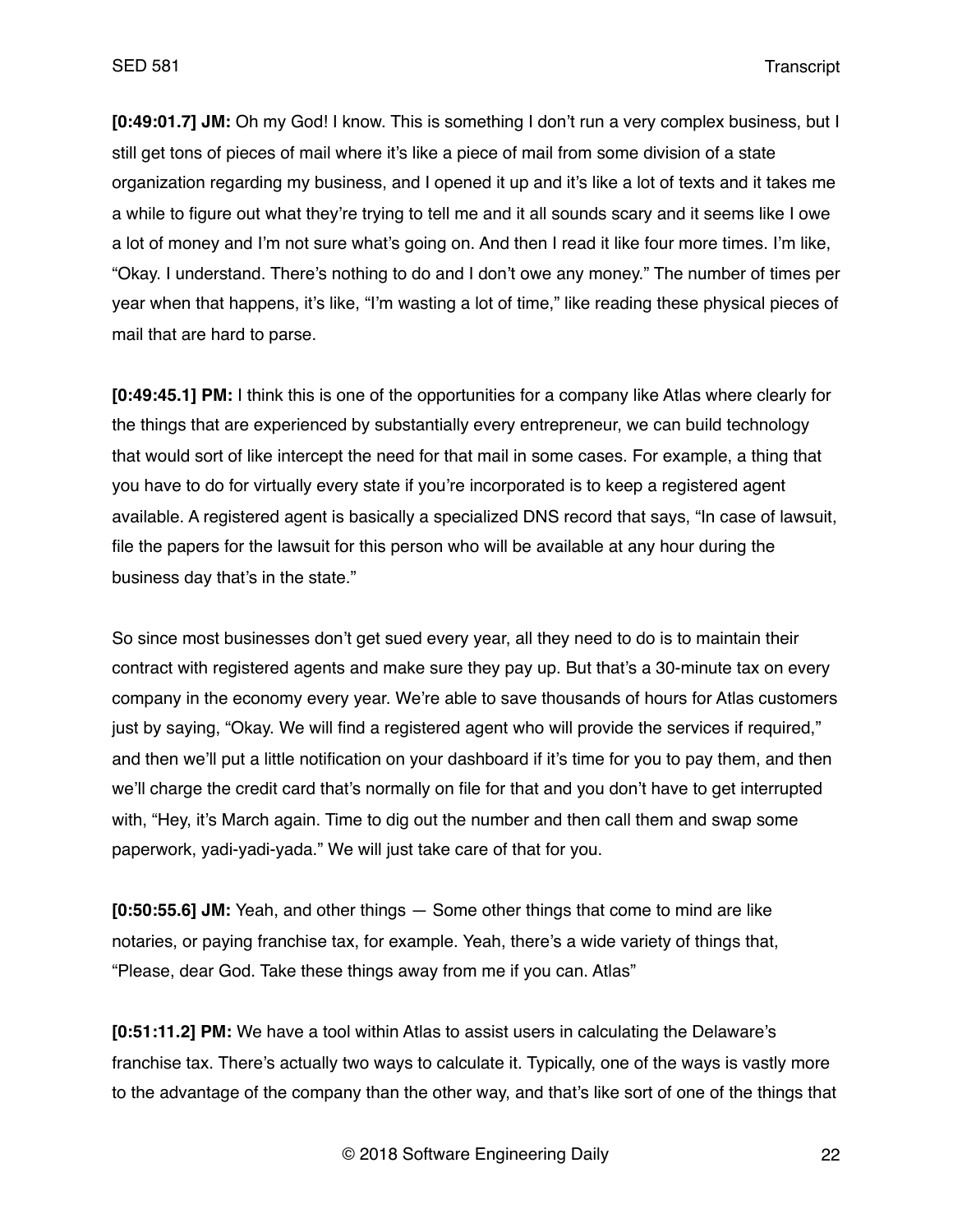you have to know when running a company, because we can have software calculate both of them in parallel. We can assist users on making the choice that is more beneficial for them, then kind of like protect your limited amount of entrepreneurial bandwidth.

When you figure out over the next 10 years what your company is going to accomplish, we'll probably not accomplish a fundamental reevaluation of how Delaware expects to get franchise tax submitted to it. You're probably going to create value in some other fashion. So you should spend the vast majority of your brain cycles and to creating into value rather than working the mechanics of Delaware franchise tax. We can take that off your plate.

**[0:52:00.7] JM:** Whenever I talk to people about the startups that are exciting to me, Stripe is literally at the top of my list. And a large part of the reason for that is it seems to me like Stripe has an opportunity to basically be the next Amazon, and I think the AWS of Stripe is going to be Atlas, because it's so easy to imagine levering up this basic set of company establishment features into a wider marketplace of offerings that are low margin, potentially high margin overtime, relationships with networks of service providers, much like AWS has, a marketplace much like AWS has. Maybe that feels far off today, but it seems like a fairly obvious trajectory to move toward for Atlas. What's the biggest vision for what you think Atlas could become?

**[0:53:03.7] PM:** Biggest vision for I think what Atlas could become? I'll tell you something that Patrick Allison mentioned to me and attempted to convince me to join Stripe. Immediately after he said the sentence, I thought, "Okay. If we execute correctly on this, then we will make entrepreneurship so much easier than it is in the status quo, then you should be able to see the impact of us in global macroeconomic indicators, because entrepreneurship is so entwined with producing growth, not just in the United States but in countries worldwide."

Ultimately, we are unlocking a great deal of potential on the world that is not presently exposed to the best circumstances to achieving its full potential. I think that Amazon is a wonderful, wonderful business and has produced a lot of value for their customers and for the world that generally we have — It's still very, very early days for us. We do execute on something. It's wonderful thing to hear that some of our customers love what we do and that some people see us as a light in the industry. That's great. But I think we have a great deal of humility internally.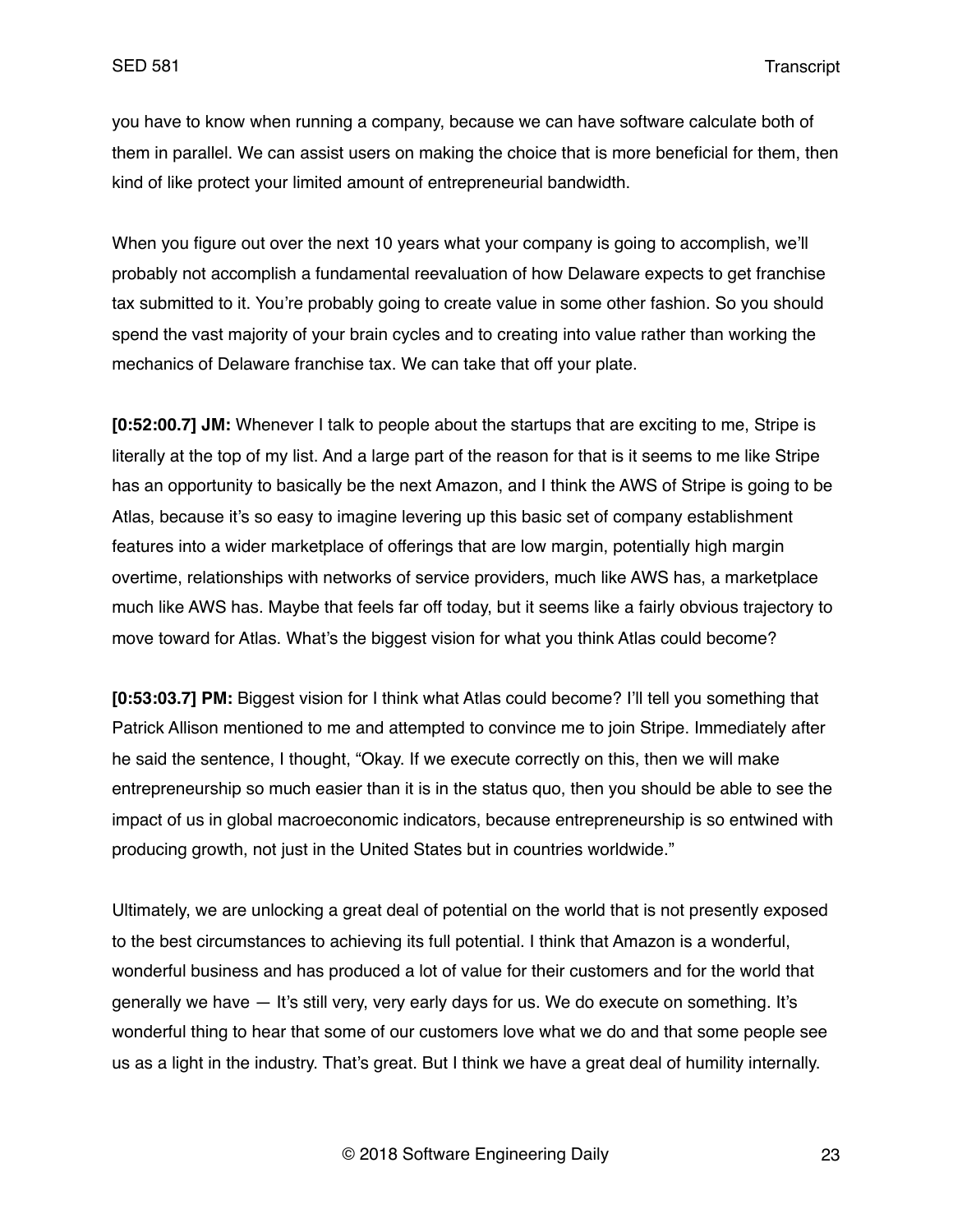One of our company values is we haven't won yet. We are keenly aware of the fact we need to get much, much better at what we are doing presently and we probably still have not yet created the things that will be most impactful over the next 10, 20, 100 years. I do think that the company is thinking over time scales like that. We're definitely not a quarter to quarter bench company, but there are quarterly goals just like there are anywhere. But we're looking to make an impact on the world over the course of time that it will take to generally make a big sustained impact in the challenges that matter.

Having said that, we will not be able to make the size of impact that we hope to make and just having people like myself working here. For those of you who are looking for a job, Stripe is hiring across a wide variety of poisitions both in engineering and elsewhere. So please take a look at stripe.com/jobs, or drop me an email. I would be happy to chat about potential opportunities.

**[0:54:56.3] JM:** Patrick McKenzie, thanks for coming back on Software Engineering Daily. It's been great to have you.

**[0:54:59.9] PM:** It's been great to chat, and if I can ever help anyone out, my email address is patio11@stripe.com, please feel free to reach out to me at any time. You can never waste my time.:

## [END OF INTERVIEW]

**[0:55:12.5] JM:** GoCD is a continuous delivery tool created by ThoughtWorks. It's open source and free to use, and GoCD has all the features you need for continuous delivery. Model your deployment pipelines without installing any plug-ins. Use the value stream map to visualize your end-to-end workflow, and if you use Kubernetes, GoCD is a natural fit to add continuous delivery to your project.

With GoCD running on Kubernetes, you define your build workflow and let GoCD provision and scale your infrastructure on-the-fly. GoCD agents use Kubernetes to scale as needed. Check out gocd.org/sedaily and learn about how you can get started. GoCD was built with the learnings of the ThoughtWorks engineering team who have talked about building the product in